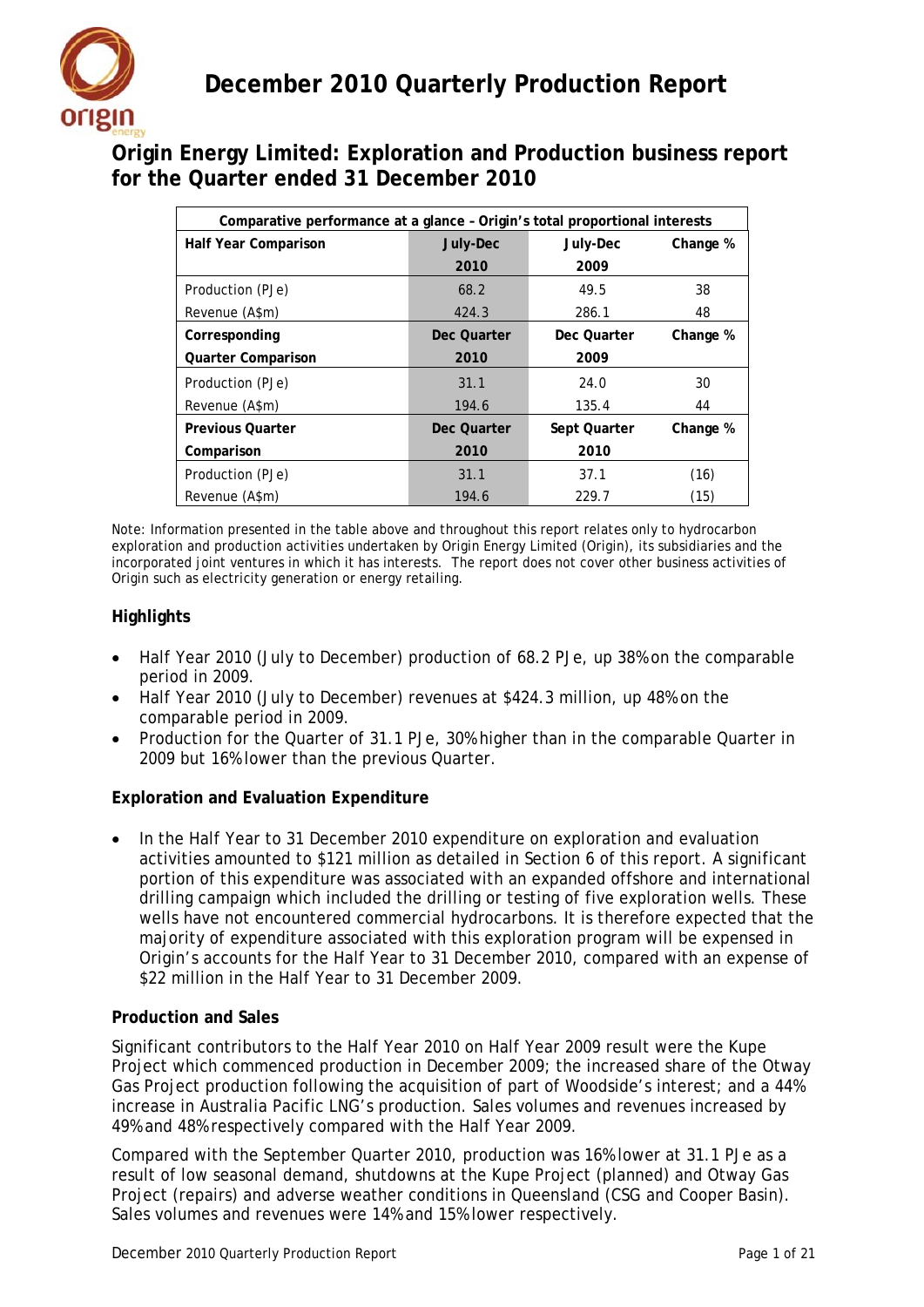**Significant events and influences during the Quarter included:**

- **Australia Pacific LNG:**
	- o Australia Pacific LNG's exploration and appraisal drilling programme has been disrupted by wet weather since September 2010. In the December Quarter only 36 wells were drilled compared with 64 in the September Quarter. It is likely the drilling programme will continue to be restricted in the March Quarter 2011.
	- o Installed production capacity reached levels in excess of 320 TJ/d. However, severe weather conditions late in the Quarter which resulted in some wells being shut-in, and also a Spring Gully export compressor being out of service, reduced available capacity to around 290 TJ/d.
	- o The Environmental Impact Statement (EIS) for Australia Pacific LNG's proposed CSG to LNG project received the State Coordinator-General's approval on 9 November 2010. The EIS is awaiting approval by the Commonwealth with a decision expected on 22 February 2011.
	- o FEED studies and Early Works are well advanced in preparation for Final Investment Decision.
	- o In November 2010, Australia Pacific LNG awarded a contract worth \$250 million to Siemens to supply electric drive centrifugal compressors for the delivery of gas from its CSG fields to its LNG processing plant at Gladstone.
- **Kupe Gas Project:** A planned shutdown of the plant for maintenance and regulatory integrity inspection was successfully completed over 24 days. As a result of the shutdown and lower seasonal demand, production was 41% lower at 3.0 PJe.
- **Otway Gas Project:** Repairs to an export gas compressor and other maintenance issues reduced production by 23% to 7.9 PJe.
- **BassGas Project:** Production for the Quarter continued to be restricted to the Yolla 4 well with wire line work to retrieve the isolation plug on Yolla 3 unsuccessful. Limited production from Yolla 3 well has however been restored commencing in January 2011.
- **Cooper Basin:** Wet weather and flooding events impacted activity levels, with production 7% lower compared with the previous Quarter and 15% lower compared with the same Quarter in 2009.
- **Perth Basin:** The Redback gas field was commissioned in November and produced sales gas at rates between 5.0 and 12.5 TJ/d.
- **International:** The acquisition of an approximate 1,100 sq km 3D seismic survey has been completed in Block 121, offshore Vietnam.
- **Drilling Activities:**
	- o **Australia Pacific LNG:** Australia Pacific LNG participated in 36 wells including 8 development wells and 28 exploration/appraisal wells.
	- o **Cooper Basin:** Floods continued to restrict activity with only six gas development and two oil development wells drilled (all cased and suspended for future production).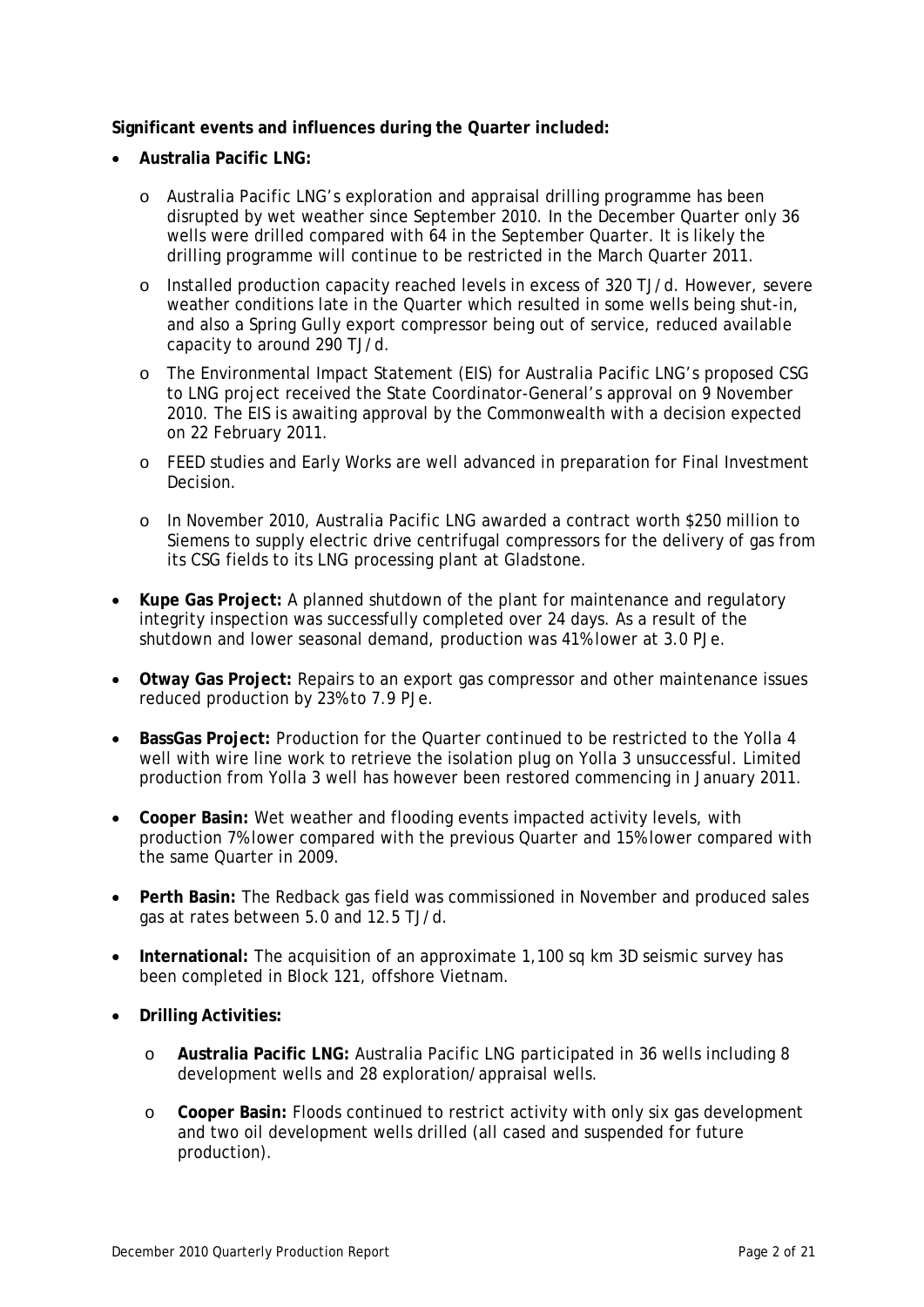- o **Bass Basin**: The Silvereye 1 gas exploration well in T/44P was drilled during the Quarter using the Kan Tan IV semi-submersible drilling rig. The well did not intersect any significant hydrocarbons and was plugged and abandoned.
- o **Northland Basin**: Two exploration wells, Korimako 1 and Tarapunga 1, were drilled in New Zealand PEP 38619 using the Kan Tan IV semi-submersible drilling rig. Both wells were plugged and abandoned without encountering any significant hydrocarbons.
- o Since July 2010, Origin has participated in the drilling or testing of 5 exploration wells as part of an expanded offshore and international drilling campaign. This has included final testing of the Bang Nouan 1 well in Laos; drilling of the 31-THX-1X well in offshore Vietnam; drilling of the Korimako 1 and Tarapunga 1 wells in New Zealand waters and the drilling of the Silvereye 1 well in the Bass Basin Australia. None of these wells are assessed to have encountered commercial hydrocarbons. The programme is continuing into the second half with the drilling of the first of two lower-risk appraisal wells in Thailand commenced in the New Year.

#### **Post Report Date Events:**

- o **Queensland Floods:** While Australia Pacific LNG's production operations have been impacted by the severe weather conditions experienced in December 2010 and January 2011, all customer nominations for gas supply have to date been met. The financial impact of the floods across Origin's operations is still being assessed. Of 267 wells operated by Australia Pacific LNG that were in production in December, a total of 19 wells are isolated, including 16 at Talinga and 3 in the Denison Trough. At Spring Gully one compressor remains out of service. All drilling, fraccing and workover activities ceased during December and are expected to be restricted through the March Quarter 2011. Managing water levels in ponds remains a key issue given the unprecedented rainfalls seen over the site areas during this wet season. This issue has been managed in consultation with the Queensland regulator and through operational management of wells and produced water. Origin/Australia Pacific LNG have provided support to the local communities with helicopter logistics and clean-up and have provided emergency accommodation.
	- o **Khorat Plateau, Thailand:** The Operator, Salamander Energy, spudded the Dao Ruang 2 well in Block L15/50, Thailand, on 16 January 2011. Drilled to a projected depth of 1,670 metres, the well will appraise the Teaco gas discovery made in 1993. It will be followed by the Dao Ruang 3 well. The wells are being drilled as part of the farm-in arrangements between Origin and Salamander.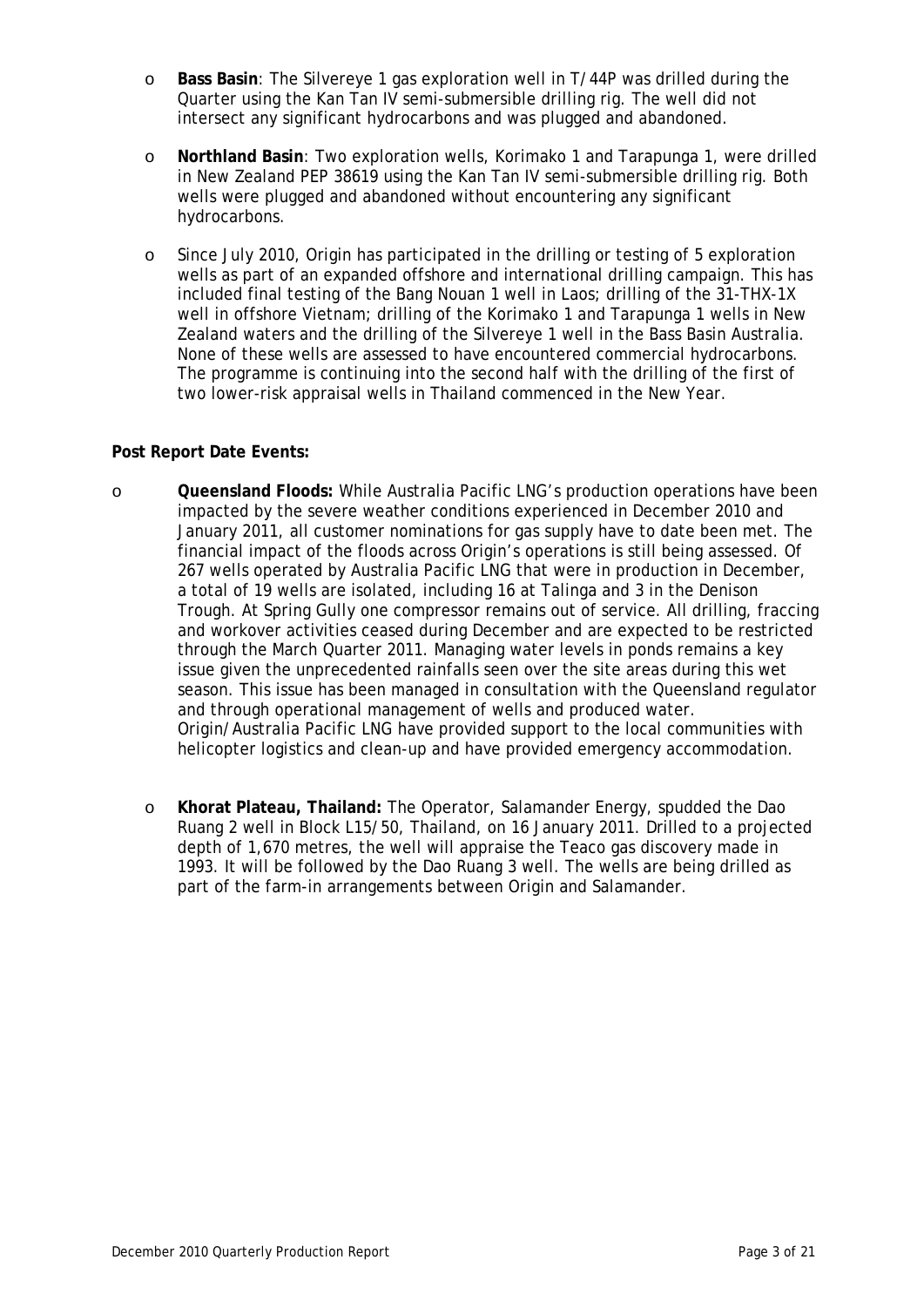# **1. PRODUCTION, SALES AND REVENUE**

In the tables below, Origin's 50% proportional interest in production from assets held by Australia Pacific LNG Pty Ltd, a 50:50 joint venture between ConocoPhillips and Origin Energy, is reported in the line *APLNG (CSG and Denison Trough)*. A separate table (Table 1.3.3) is also provided which shows the aggregated production, sales and revenue across all products for Origin's proportional interest in Australia Pacific LNG.

| <b>Natural Gas and</b>     |               |             |          |        | Dec     |            |            |
|----------------------------|---------------|-------------|----------|--------|---------|------------|------------|
| Ethane                     | Unit          | <b>This</b> | Previous | %      | Quarter | <b>YTD</b> | <b>YTD</b> |
|                            |               | Quarter     | Quarter  | Change | 2009    | 2010/11    | 2009/10    |
| Natural Gas                | PJ            |             |          |        |         |            |            |
| APLNG (CSG and Denison     |               |             |          |        |         |            |            |
| Trough)                    |               | 11.7        | 12.6     | (7)    | 7.8     | 24.3       | 16.9       |
| SA Cooper & SWQ            |               | 3.5         | 3.8      | (8)    | 3.9     | 7.3        | 8.2        |
| Otway Basin (offshore)     |               | 7.0         | 9.0      | (22)   | 3.7     | 15.9       | 8.8        |
| <b>Bass Basin</b>          |               | 1.8         | 2.0      | (10)   | 1.2     | 3.8        | 3.5        |
| Surat Basin                |               | 0.4         | 0.5      | (12)   | 2.6     | 0.9        | 2.7        |
| Perth Basin                |               | 0.4         | 0.3      | 33     | 0.5     | 0.7        | 1.3        |
| Taranaki Basin (onshore)   |               | 0.1         | 0.2      | (18)   | 0.3     | 0.3        | 0.6        |
| Taranaki Basin (offshore)  |               | 1.6         | 2.8      | (42)   | 0.4     | 4.5        | 0.4        |
| Ethane                     | PJ.           |             |          |        |         |            |            |
| SA Cooper & SWQ            |               | 0.3         | 0.2      | 12     | 0.2     | 0.5        | 0.5        |
| <b>Total Production</b>    |               | 26.8        | 31.4     | (15)   | 20.6    | 58.2       | 42.9       |
| <b>Total Sales Volume</b>  |               | 32.3        | 37.2     | (13)   | 21.8    | 69.5       | 45.9       |
| <b>Total Sales Revenue</b> | \$М           | 114.4       | 139.4    | (18)   | 76.2    | 253.8      | 164.3      |
| Average Gas Price          | $\frac{f}{G}$ | 3.54        | 3.74     | (5)    | 3.50    | 3.65       | 3.58       |

# **1.1 Production by Product and Area (including 50% interest in APLNG)**

|                            |        |             |          |        | Dec     |            |            |
|----------------------------|--------|-------------|----------|--------|---------|------------|------------|
| Crude Oil                  | Unit   | <b>This</b> | Previous | %      | Quarter | <b>YTD</b> | <b>YTD</b> |
|                            |        | Quarter     | Quarter  | Change | 2009    | 2010/11    | 2009/10    |
| Crude Oil                  | kbbls  |             |          |        |         |            |            |
| SA Cooper & SWQ            |        | 65.7        | 61.5     | 7      | 100.7   | 127.2      | 194.0      |
| Surat Basin                |        | 7.1         | 8.8      | (19)   | 9.2     | 15.9       | 18.8       |
| Perth Basin                |        | 29.9        | 28.9     | 0.3    | 52.4    | 58.8       | 105.9      |
| Taranaki Basin (onshore)   |        | 28.9        | 32.9     | (12)   | 37.9    | 61.8       | 63.9       |
| <b>Total Production</b>    |        | 131.6       | 132.1    | $\sim$ | 200.2   | 263.7      | 382.6      |
| <b>Total Sales Volume</b>  |        | 354.7       | 266.3    | 33     | 352.2   | 621.0      | 694.5      |
| <b>Total Sales Revenue</b> | \$Μ    | 33.0        | 23.2     | 42     | 32.6    | 56.1       | 62.9       |
| Average Crude Price        | \$/bbI | 92.96       | 87.02    | 7      | 92.55   | 90.41      | 90.64      |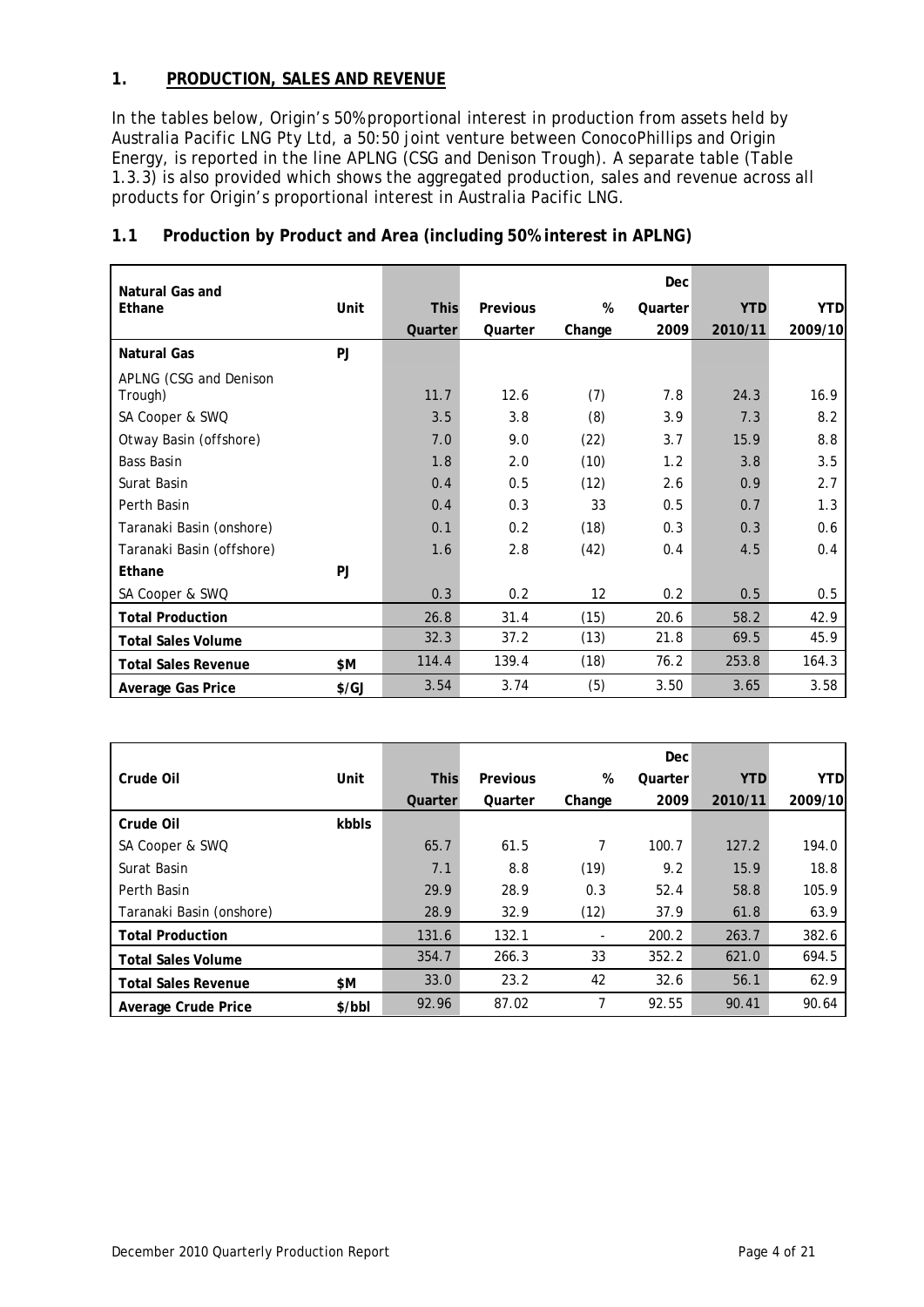|                            |        |             |          |        | Dec     |            |            |
|----------------------------|--------|-------------|----------|--------|---------|------------|------------|
| Condensate/Naphtha         | Unit   | <b>This</b> | Previous | %      | Quarter | <b>YTD</b> | <b>YTD</b> |
|                            |        | Quarter     | Quarter  | Change | 2009    | 2010/11    | 2009/10    |
| Condensate/Naphtha         | kbbls  |             |          |        |         |            |            |
| APLNG (Denison Trough)     |        | 0.2         | 0.4      | (53)   | 0.2     | 0.6        | 0.5        |
| SA Cooper & SWQ            |        | 49.3        | 59.4     | (17)   | 62.5    | 108.7      | 121.0      |
| Otway Basin (offshore)     |        | 79.4        | 103.4    | (23)   | 39.5    | 182.7      | 86.3       |
| <b>Bass Basin</b>          |        | 64.1        | 72.8     | (12)   | 49.6    | 136.9      | 141.6      |
| Surat Basin                |        | 4.2         | 6.6      | (36)   | 7.7     | 10.8       | 16.6       |
| Perth Basin                |        | 0.4         | 0.4      |        | 0.6     | 0.8        | 1.6        |
| Taranaki Basin (onshore)   |        |             |          |        |         |            |            |
| Taranaki Basin (offshore)  |        | 175.7       | 294.4    | (40)   | 46.7    | 470.1      | 46.7       |
| <b>Total Production</b>    |        | 373.3       | 537.4    | (31)   | 206.8   | 910.6      | 414.3      |
| <b>Total Sales Volume</b>  |        | 290.8       | 507.2    | (43)   | 185.2   | 798.1      | 427.3      |
| <b>Total Sales Revenue</b> | \$Μ    | 21.2        | 40.0     | (47)   | 13.1    | 61.2       | 29.3       |
| Average Condensate Price   | \$/bbl | 72.83       | 78.92    | (8)    | 70.82   | 76.70      | 68.49      |

|                            |      |             |                 |        | <b>Dec</b> |            |            |
|----------------------------|------|-------------|-----------------|--------|------------|------------|------------|
| <b>LPG</b>                 | Unit | <b>This</b> | <b>Previous</b> | %      | Quarter    | <b>YTD</b> | <b>YTD</b> |
|                            |      | Quarter     | Quarter         | Change | 2009       | 2010/11    | 2009/10    |
| <b>LPG</b>                 | Kt   |             |                 |        |            |            |            |
| SA Cooper & SWQ            |      | 7.2         | 7.8             | (9)    | 7.9        | 15.0       | 17.0       |
| Otway Basin (offshore)     |      | 10.3        | 12.0            | (16)   | 4.9        | 22.3       | 10.7       |
| <b>Bass Basin</b>          |      | 4.6         | 5.6             | (18)   | 3.6        | 10.2       | 10.4       |
| Surat Basin                |      | 0.9         | 1.3             | (31)   | 1.6        | 2.2        | 3.3        |
| Taranaki Basin (onshore)   |      | 0.1         | 0.3             | (44)   | 0.4        | 0.4        | 0.9        |
| Taranaki Basin (offshore)  |      | 7.4         | 12.0            | (38)   | 0.5        | 19.4       | 0.5        |
| <b>Total Production</b>    |      | 30.5        | 39.0            | (22)   | 18.9       | 69.5       | 42.8       |
| <b>Total Sales Volume</b>  |      | 33.7        | 39.8            | (15)   | 18.3       | 73.5       | 41.8       |
| <b>Total Sales Revenue</b> | \$Μ  | 26.0        | 27.1            | (4)    | 13.6       | 53.2       | 29.6       |
| Average LPG Price          | \$/t | 771.23      | 682.80          | 13     | 743.01     | 723.38     | 708.71     |

# **1.2 Production by Basin (including 50% of APLNG production)**

| <b>Production by Basin</b>     |            |             |          |        | Dec     |            |            |
|--------------------------------|------------|-------------|----------|--------|---------|------------|------------|
| (All products, PJe)            | Unit       | <b>This</b> | Previous | %      | Quarter | <b>YTD</b> | <b>YTD</b> |
|                                |            | Quarter     | Quarter  | Change | 2009    | 2010/11    | 2009/10    |
| Production by Basin            | <b>PJe</b> |             |          |        |         |            |            |
| APLNG (CSG and Denison Trough) |            | 11.7        | 12.6     | (7)    | 7.8     | 24.3       | 16.9       |
| SA Cooper & SWQ                |            | 4.7         | 5.1      | (7)    | 5.5     | 9.8        | 11.3       |
| Otway Basin (offshore)         |            | 7.9         | 10.2     | (23)   | 4.2     | 18.1       | 9.8        |
| Bass Basin                     |            | 2.4         | 2.6      | (15)   | 1.7     | 5.0        | 4.8        |
| Surat Basin                    |            | 0.5         | 0.6      | (16)   | 2.8     | 1.1        | 3.0        |
| Perth Basin                    |            | 0.6         | 0.5      | 20     | 0.8     | 1.1        | 2.0        |
| Taranaki Basin (onshore)       |            | 0.3         | 0.4      | (15)   | 0.5     | 0.7        | 1.0        |
| Taranaki Basin (offshore)      |            | 3.0         | 5.1      | (41)   | 0.7     | 8.1        | 0.7        |
| Total                          |            | 31.1        | 37.1     | (16)   | 24.0    | 68.2       | 49.5       |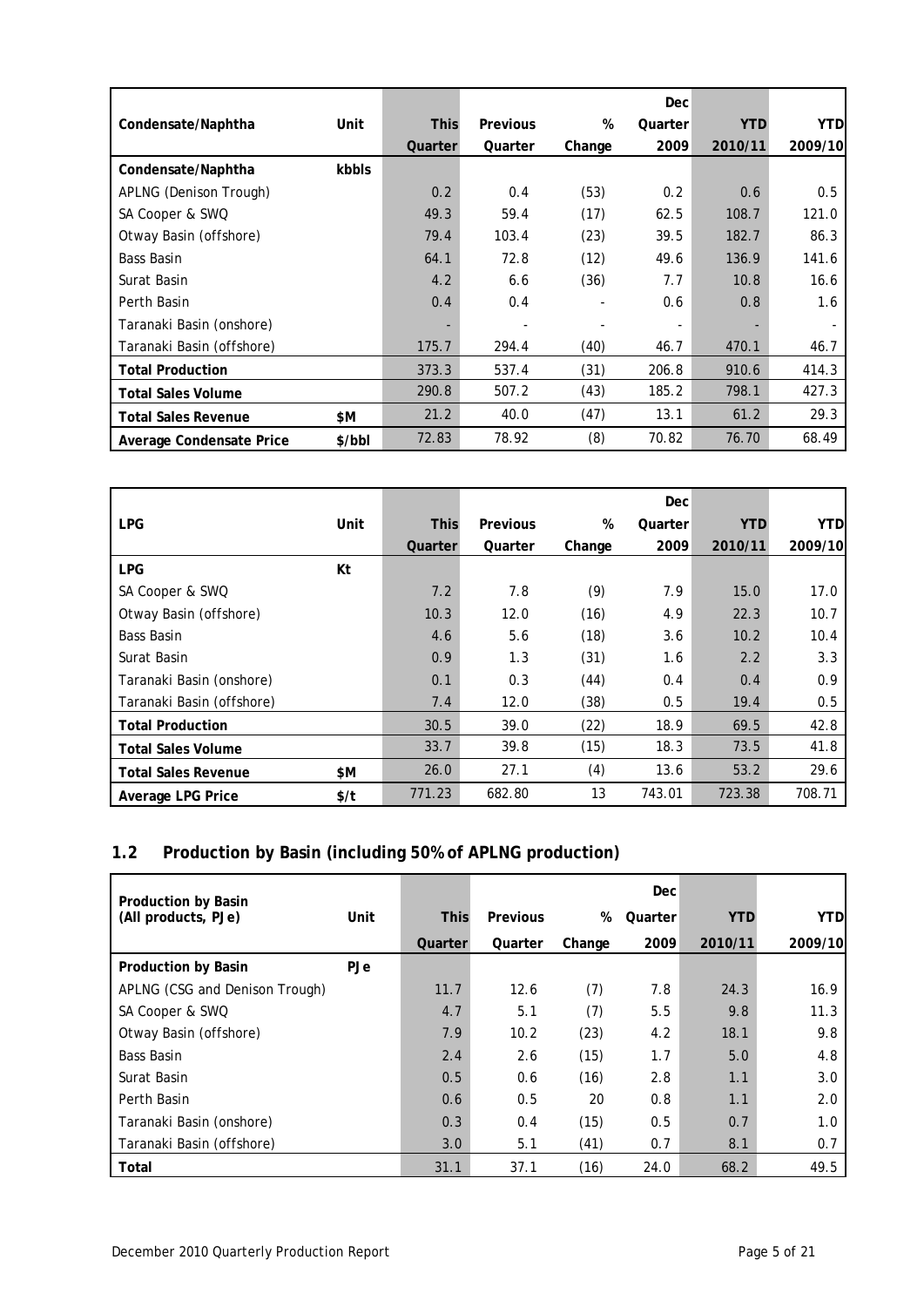# **1.3 Production, Sales Volumes and Revenue Summaries**

# **1.3.1 Origin including 50% interest in APLNG**

| <b>Total All Products</b> |            |             |          |        | Dec     |            |         |
|---------------------------|------------|-------------|----------|--------|---------|------------|---------|
|                           | Unit       | <b>This</b> | Previous | %      | Quarter | <b>YTD</b> | YTD     |
|                           |            | Quarter     | Quarter  | Change | 2009    | 2010/11    | 2009/10 |
| Production (all products) | <b>PJe</b> | 31.1        | 37.1     | (16)   | 24.0    | 68.2       | 49.5    |
| Sales (all products)      | <b>PJe</b> | 37.6        | 43.5     | (14)   | 25.7    | 81.1       | 54.3    |
| <b>Total Revenue</b>      | \$Μ        | 194.6       | 229.7    | (15)   | 135.4   | 424.3      | 286.1   |

# **1.3.2 Origin excluding 50% interest in APLNG**

|                            |            |             |          |        | Dec     |            |         |
|----------------------------|------------|-------------|----------|--------|---------|------------|---------|
| <b>Total All Products</b>  | Unit       | <b>This</b> | Previous | %      | Quarter | <b>YTD</b> | YTD     |
|                            |            | Quarter     | Quarter  | Change | 2009    | 2010/11    | 2009/10 |
| Production (all products)  | <b>PJe</b> | 19.4        | 24.5     | (21)   | 16.2    | 43.9       | 32.6    |
| Sales (all products)       | PJe        | 23.8        | 28.8     | (18)   | 17.2    | 52.6       | 35.7    |
| <b>Total Sales Revenue</b> | \$M        | 152.8       | 183.2    | (17)   | 109.3   | 336.0      | 225.6   |

# **1.3.3 Origin's 50% interest in APLNG**

|                            |      |             |          |        | Dec     |            |         |
|----------------------------|------|-------------|----------|--------|---------|------------|---------|
| <b>Total All Products</b>  | Unit | <b>This</b> | Previous | %      | Quarter | <b>YTD</b> | YTDI    |
|                            |      | Quarter     | Quarter  | Change | 2009    | 2010/11    | 2009/10 |
| Production (all products)  | PJe  | 11.7        | 12.6     |        | 7.8     | 24.3       | 16.9    |
| Sales (all products)       | PJe  | 13.8        | 14.6     | (6)    | 8.5     | 28.5       | 18.6    |
| <b>Total Sales Revenue</b> | \$Μ  | 41.8        | 46.5     | (10)   | 26.2    | 88.3       | 60.5    |

# **1.4 Internal and External Purchase and Sales Summary**

#### **1.4.1 Internal and External Sales (Origin excluding 50% interest in APLNG)**

| Internal & External Sales |      |             |          |        | Dec     |            |            |
|---------------------------|------|-------------|----------|--------|---------|------------|------------|
| <b>Volumes</b>            | Unit | <b>This</b> | Previous | %      | Quarter | <b>YTD</b> | <b>YTD</b> |
|                           |      | Quarter     | Quarter  | Change | 2009    | 2010/11    | 2009/10    |
| <b>Total Sales Volume</b> | PJe  |             |          |        |         |            |            |
| Internal                  |      | 7.6         | 8.5      | (11)   | 8.8     | 16.0       | 17.7       |
| External                  |      | 16.2        | 20.4     | (21)   | 8.4     | 36.6       | 18.0       |
| Total                     |      | 23.8        | 28.8     | (17)   | 17.3    | 52.6       | 35.7       |

#### **1.4.2 External Purchases**

| Product Purchases included in               |            |             |          |        | Dec     |         |            |
|---------------------------------------------|------------|-------------|----------|--------|---------|---------|------------|
| above sales                                 | Unit       | <b>This</b> | Previous | %      | Quarter | YTD     | <b>YTD</b> |
|                                             |            | Quarter     | Quarter  | Change | 2009    | 2010/11 | 2009/10    |
| Origin (excluding 50% interest<br>in APLNG) | PJe        | 3.4         | 3.5      |        | 1.7     | 6.9     | 2.9        |
| Origin's 50% interest in APLNG              | <b>PJe</b> | 1.9         | 1.9      |        | 0.9     | 3.7     | 1.9        |
| Total                                       | <b>PJe</b> | 5.3         | 5.4      |        | 2.6     | 10.6    | 4.8        |

Note: Current Quarter production figures for some non-operated areas may include preliminary production data for the last month of the Quarter. Where actual production volumes only became available after the report date for that Quarter, previous Quarter figures have been amended to reflect this.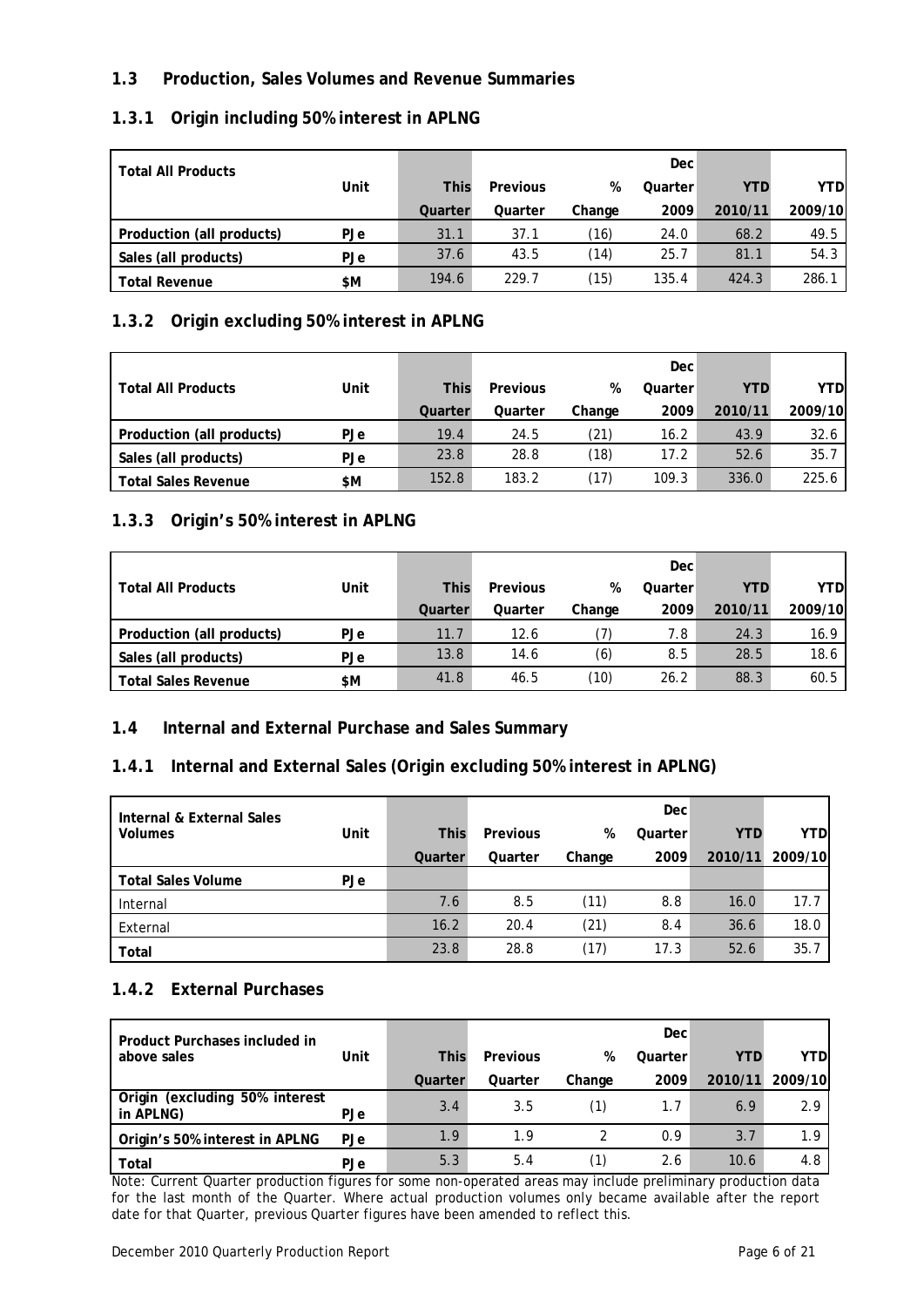#### **1.5 Production and Sales Summary**

#### **Six Months to 31 December 2010 compared with Six Months to 31 December 2009**

Production in the half year to 31 December 2010 was 68.2 PJe, 38% higher than that in the comparable period in 2009 when it was 49.5 PJe. The main contributors to this significant increase in production were the Kupe Project which came on stream in December 2009 (+7.4 PJe); the increased share of the Otway Gas Project following completion of the acquisition of part of Woodside's interest in March 2010 (+8.3 PJe); the increasing CSG production now supplying gas to the Rio Tinto Alumina and Darling Downs Power Station supply contracts (+7.4 PJe); and a marginally higher contribution from the BassGas Project which undertook a planned shutdown toward the end of 2009 (+0.2 PJe). These increases were partially offset by lower contributions from the Cooper Basin due to adverse weather conditions (-1.5 PJe), lower recorded production from the Surat Basin due to the sale of stored gas in late 2009 (-1.9 PJe) and declining production in the Perth Basin (-0.9 PJe) and the onshore Taranaki Basin (-0.3 PJe).

Sales volumes were 49% higher at 81.1 PJe reflecting the higher production and higher product purchases on-sold. Sales revenues increased 48% to \$424.3 million further reflecting higher sales volumes.

#### **December Quarter 2010 compared with December Quarter 2009**

The December Quarter 2010 production of 31.1 PJe was up by 30% compared with the 24.0 PJe in the comparable period in 2009. The reasons for the improved result are similar to those applicable to the half year on half year comparison, that is, positive contributions from the Kupe Project (+2.3 PJe), Otway Gas Project (+3.7 PJe), CSG (+3.9 PJe) and BassGas Project (+0.7 PJe) offset partially by the Cooper Basin (-0.8 PJe), Surat Basin (-2.3 PJe), Perth Basin (-0.2 PJe) and onshore Taranaki Basin (-0.2 PJe).

Sales volumes were 46% higher at 37.6 PJe due to higher production and increased product purchases on-sold.

Again sales revenues reflect the higher sales volumes increasing by 44% to \$194.6 million.

#### **December Quarter 2010 compared with September Quarter 2010**

Production in the December Quarter 2010 decreased by 16% from 37.1 PJe to 31.1 PJe compared with the September Quarter due to a combination of lower seasonal demand, planned shutdowns and adverse weather conditions. Production was lower in all project areas with the exception of the Perth Basin where the Redback field came on stream and oil production levels were maintained. The main contributors to lower recorded production at all other projects include Kupe Project due to a planned shutdown and lower seasonal demand (-2.1 PJe), Otway Gas Project due to lower seasonal demand and repairs and maintenance requirements (-2.3 PJe) and CSG due to low seasonal demand, compressor maintenance and adverse weather conditions late in the Quarter (-0.9 PJe). Other projects which recorded lower production included the BassGas Project (-0.2 PJe), the Cooper Basin (-0.4 PJe) and the Surat Basin and onshore Taranaki Basin (each –0.1 PJe).

Sales volumes and revenues were also lower by 14% and 15% respectively reflecting the decreased production.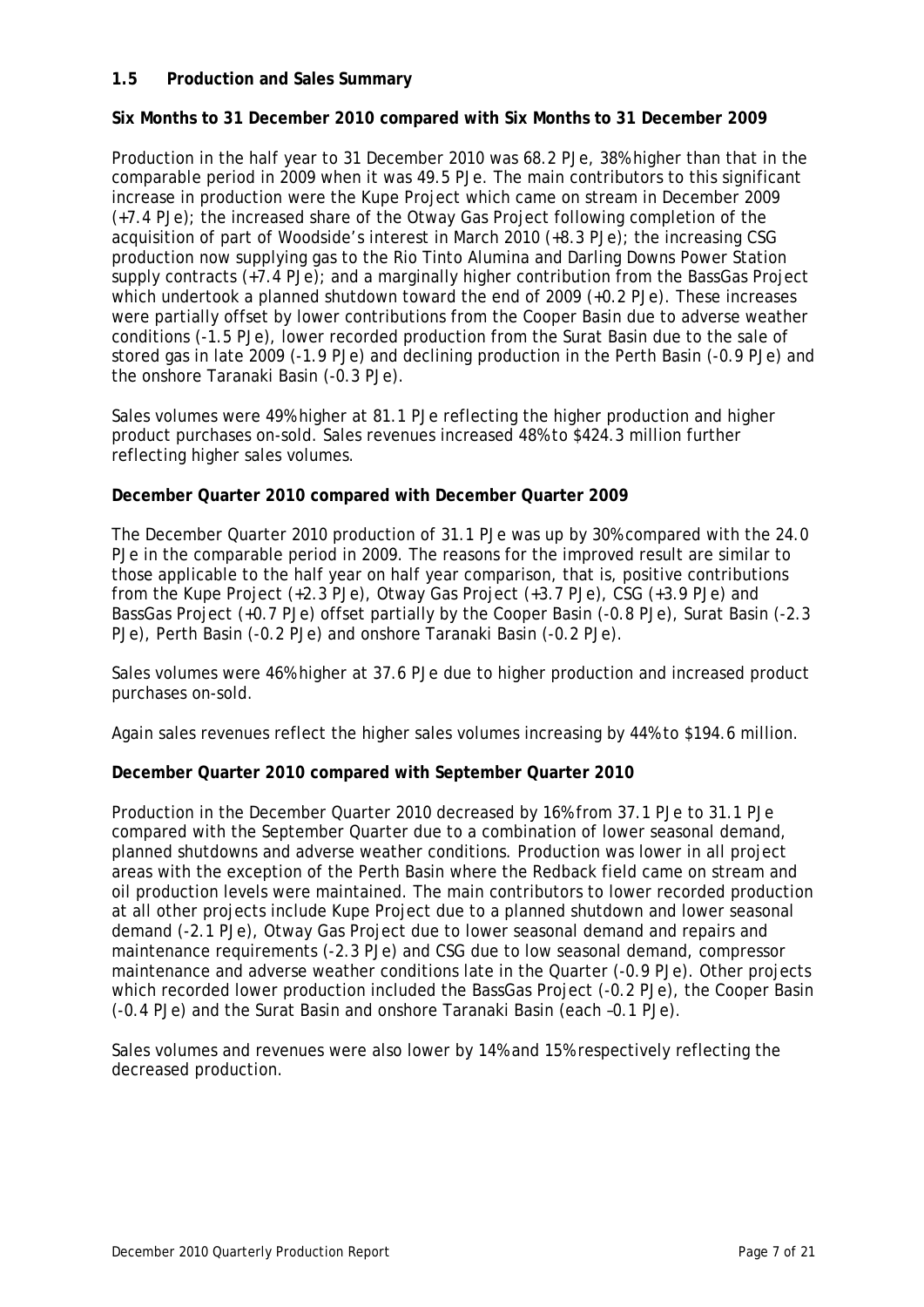#### **2**. **DEVELOPMENT**

### **2.1 Coal Seam Gas (Interests held through Australia Pacific LNG)**

During the Quarter, Australia Pacific LNG's production capacity increased to be in excess of 320 TJ/d. However by the end of the Quarter this had been reduced to approximately 290 TJ/d as severe weather conditions caused a number of wells to be shut-in and a major overhaul on an export compressor engine at Spring Gully was required. The maximum production rate achieved was 285 TJ/d, with rates averaging 254 TJ/d over the Quarter.

The Environmental Impact Statement (EIS) for APLNG's proposed CSG to LNG project received the State Coordinator-General's approval on 9 November 2010. The EIS is awaiting approval by the Commonwealth with a decision expected on 22 February 2011.

FEED studies and Early Works are well advanced in preparation for Final Investment Decision.

In November 2010, Australia Pacific LNG awarded a supply contract to Siemens for electric drive centrifugal compressors for delivery of gas from its CSG fields to its LNG processing plant at Gladstone. The value of the contract is \$250 million.

In October 2010**,** Australia Pacific LNG advised relevant landowners, Western Downs Regional council and the Queensland government that traces of BTEX compounds had been found in fluid samples taken from eight exploration CSG wells located in the Surat Basin, west of Miles. Each of the wells had previously been hydraulically fracture stimulated. Australia Pacific LNG conducted extensive testing, fluid analyses and operational reviews aimed at determining the source of the BTEX. The investigations identified the possible sources of the BTEX compounds, including naturally occurring sources, and established that Australia Pacific LNG's controls were appropriate to minimise environmental risk and protect water sources both at the surface and below ground. All waters are contained within lined ponds and there have been no breaches of license conditions. Additional controls and assurance processes have been implemented and DERM has endorsed the recommencement of fracture stimulation operations.

#### **2.1.1** *Spring Gully*

The Spring Gully gas plants achieved gross peak gas sales of 154 TJ/d (averaging 122 TJ/d) during the Quarter with up to 152 wells contributing at various times to production.

The construction phase of the Phase 6 development of the Spring Gully field which is designed to increase the overall Spring Gully capacity to 180 TJ/d has been completed with the construction of required water transfer stations. Development drilling is now scheduled to commence in the March Quarter 2011. Completion and tie-in of these wells will allow deliverability of the design capacity of the plants.

#### **2.1.2** *Fairview*

Four development wells were drilled in the non-operated Fairview field during the Quarter. The field has achieved gross peak sales of 135 TJ/d (Australia Pacific LNG share 32 TJ/d).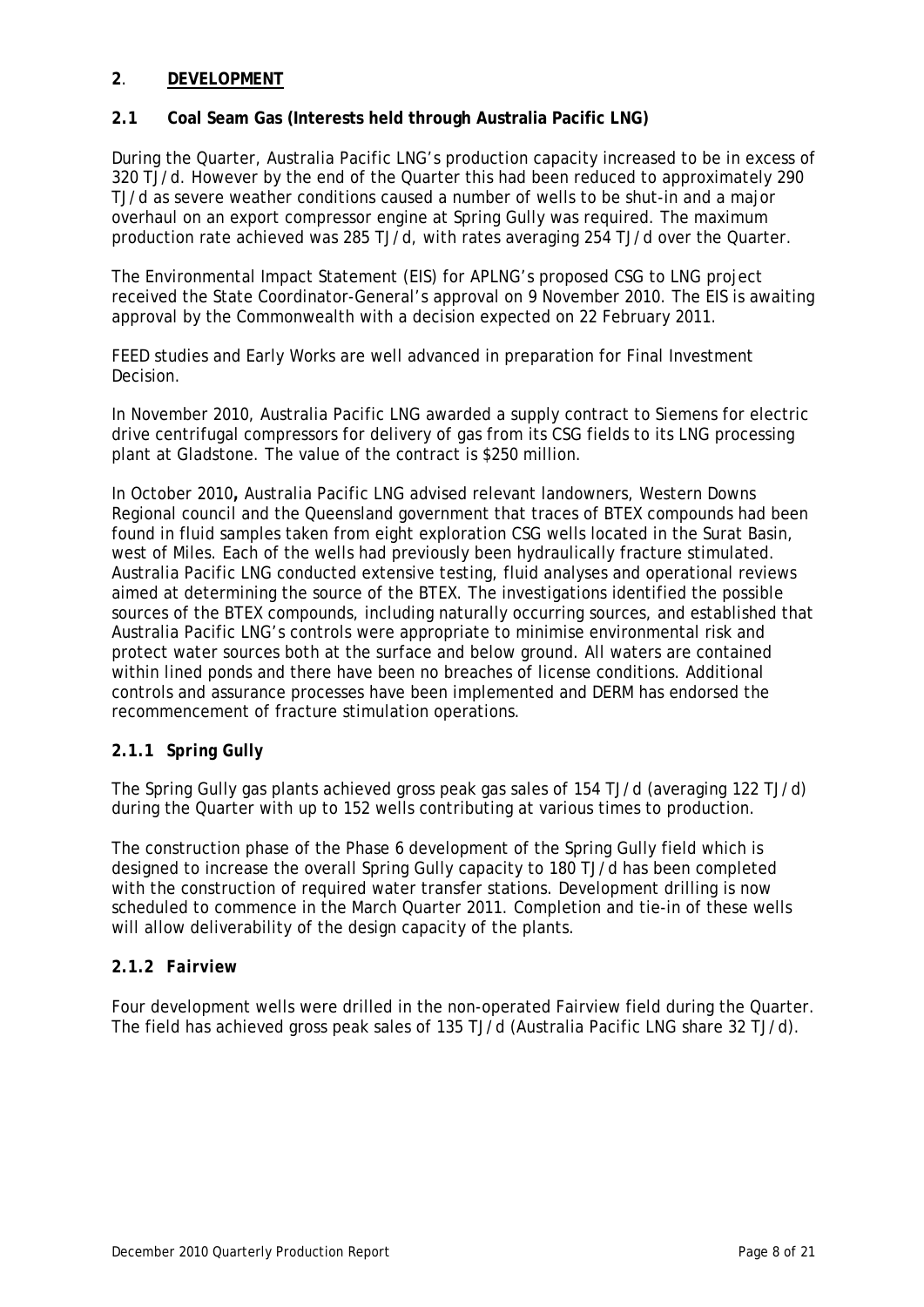### **2.1.3** *Peat*

Peat production was impacted by wet weather and flooding. Average gas production for the Quarter was 10 TJ/d. Work has commenced to upgrade produced water ponds.

# **2.1.4** *Talinga/Orana*

The Talinga gas sales plant is fully commissioned with sales gas exported directly to the Wallumbilla pipeline. During the Quarter the well deliverability reached the plant design capacity 90 TJ/d although a number of development wells are not yet online. Production averaged 68 TJ/d over the Quarter, reflecting contractual nominations.

With the drilling of a further four development wells, a total of 85 wells of the 98 well programme have been drilled with 64 wells currently on line. These wells are performing better than expected with 28 wells producing at rates over 1.5 mmscfd and 7 wells performing exceptionally well with rates over 4.0 mmscfd. These gas rates are still increasing as the field continues to dewater.

In December 2010, the Talinga field was impacted by flooding and a number of wells had to be secured and shut in. This limited the total field export capacity to approximately 70 TJ/d. It is expected that some remedial work will be required to restore all the impacted wells to full production.

# **2.1.5** *Argyle/Kenya/Lauren/Bellevue*

The Kenya sales gas plant achieved average sales of around 51 TJ/d (Australia Pacific LNG share 20 TJ/d).

Pursuant to an existing contractual arrangement with QGC, APLNG exercised its right to buy-back into the initial development of PL 247 (Bellevue) by paying its share of historic expenditure. Australia Pacific LNG is now entitled to its share of gas produced, with gas to be taken in accordance with the gas banking provisions under the arrangements with QGC.

#### **2.2 Denison Trough (Conventional) (Interests held through Australia Pacific LNG)**

The Denison Trough production was impacted by wet weather and flooding during the Quarter, averaging 23 TJ/d. Work has commenced to upgrade produced water ponds.

#### **2.3 Cooper/Eromanga Basin (South Australia/Queensland)**

During the Quarter, only five gas development wells were drilled in South Australia with a sixth, Coonatie 15, spudded on 28 December 2010. All wells were cased and suspended as future gas producers.

Two oil development wells, Cook 15 and 19, were drilled in Queensland. Both were cased and suspended as future oil producers.

Severe wet weather and localised flooding continues to hamper development activities in the Cooper/Eromanga.

On 25 October 2010, Santos as Operator of the Cooper Basin Joint Ventures announced an agreement to supply 750 PJ of gas to the GLNG project at Gladstone with the existing uncontracted Cooper Basin 2P reserves being the primary source. Santos advised that it was in negotiation with the Cooper Basin Joint Venture parties regarding their possible participation in the GLNG supply agreement. As a party in the Cooper Basin Joint Ventures, Origin has been offered participation and is reviewing its position.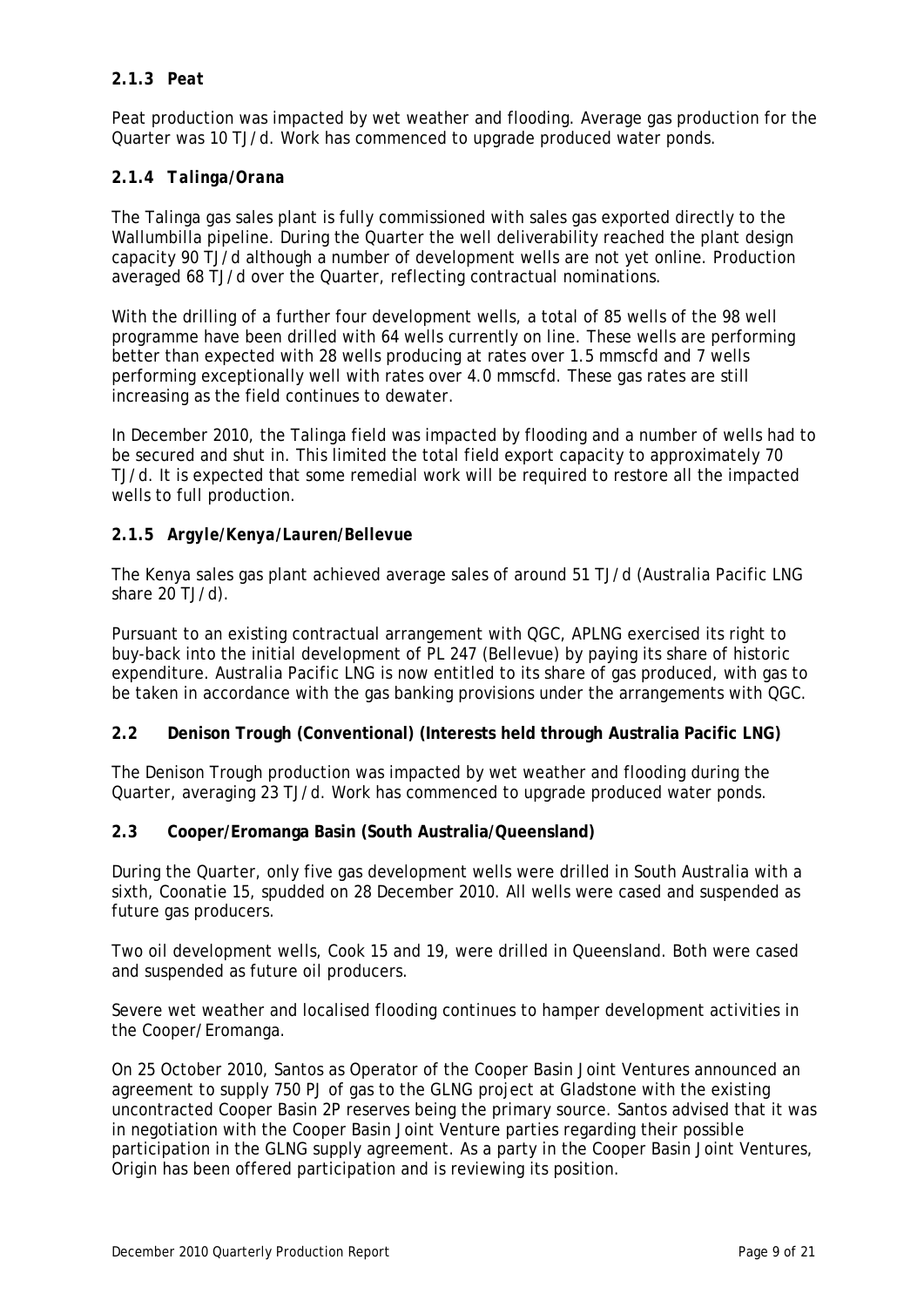# **2.4 Offshore Otway Basin (Victoria/Tasmania)**

Natural gas production from the Otway Gas Project was 7.0 PJ, down from 9.0 PJ in the previous Quarter, due to lower seasonal demand and a nine day shutdown to replace a damaged engine on an export gas compressor. Production was further curtailed by pipeline examination and maintenance ("pigging") and the identification of similar defects in a second gas compressor which will be replaced during a planned shutdown in January 2011.

The unusually wet weather in the Otway region experienced in the winter and spring has continued into the summer and has further impacted site construction works for the inlet compression project. A number of initiatives have been pursued to minimise the impact of the inclement weather and achieve a project start-up date in the June Quarter 2011.

# **2.5 Bass Basin (Tasmania)**

Production has been limited to Yolla 4 as wireline work to remove a plug in Yolla 3 continued. While the plug has not been removed, it has been moved allowing limited access to the producing zone. The Yolla 3 well was tested with some success in late November 2010 and was being brought on line at the end of the Quarter. As a result, production from the Yolla field is expected to increase to in excess of 55 TJ/d from 1 January 2011.

Pigging operations were carried out in December 2010 on the Yolla pipeline.

The revised Yolla Mid-Life Enhancement (MLE) development plan has been finalised based on a two stage execution programme and is awaiting formal approval by the BassGas joint venture. Activities originally planned for the summer of 2010/11 have been rephased, with a two stage programme now planned over the following two summer periods. Stage 1 involves the installation of compression and pumping facilities, new accommodation and safety upgrades on the Yolla platform. The Stage 1 offshore construction campaign is to be undertaken in the summer of 2011/12 using a specialised construction support vessel. Detailed planning continues for Stage 2, involving the drilling of the Yolla 5 and 6 development wells. The drilling campaign is expected to proceed in the summer of 2012/13, subject to remaining technical considerations and rig availability.

# **2.6 Taranaki Basin (New Zealand)**

#### **2.6.1** *Kupe Gas Project*

The programmed Kupe production station shutdown for maintenance and a regulatory plant integrity inspection was successfully completed in 24 days (one day ahead of plan) during the Quarter. The planned shutdown is not expected to impact on the joint venture contracted annual volume of gas of around 20 PJ. Lower seasonal gas nominations compared to higher winter demand, also affected production compared with that in the previous Quarter.

Due to lower production related to the shutdown and the timing of tankers, there was only one tanker lifting of Kupe light crude from Port Taranaki completed during the Quarter.

#### **2.6.2** *Tariki/Ahuroa/Waihapa/Ngaere (TAWN) and Rimu/Kauri*

Production of oil and gas from the onshore fields was at marginally lower levels to the previous Quarter.

The Ahuroa gas storage facility reached full gas injection capacity in mid October 2010. A petroleum mining permit was granted to Contact Energy on 16 December 2010 for 40 years allowing the injection, storage and withdrawal of gas in the Ahuroa reservoir. Origin will operate the facility on behalf of Contact Energy.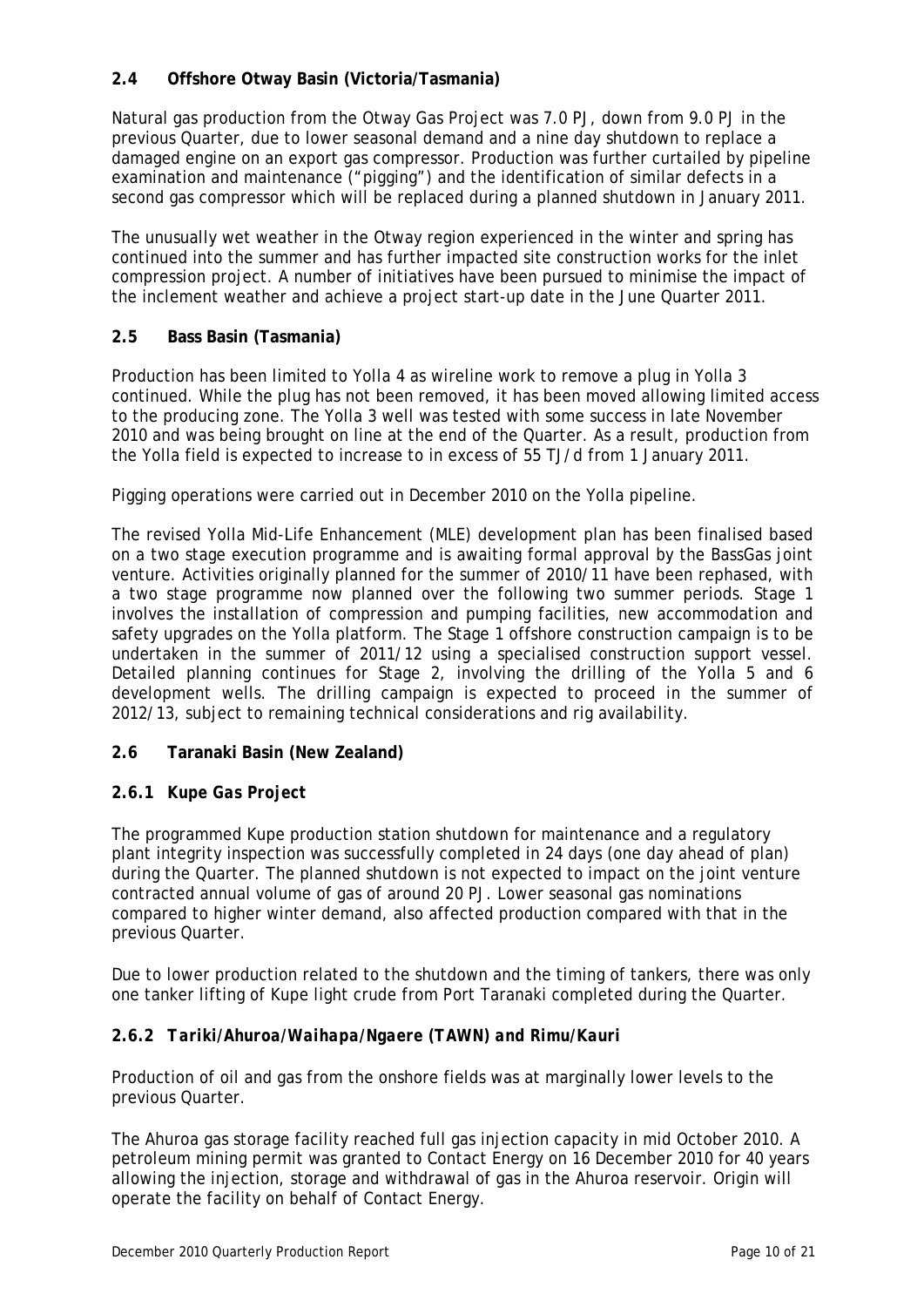# **2.7 Surat Basin (Queensland)**

The majority of the gas produced from Origin's Surat Basin fields continues to be sold to Origin's Retail business for re-injection into storage reservoirs after stripping of gas liquids. During the Quarter, a scheduled shutdown and overhaul of the LPG and sales gas processing plant was undertaken, resulting in reduced production for the Quarter. Wet weather continues to hamper development and production activities in the Surat Basin due to local road access restrictions.

#### **2.8 Onshore Perth Basin (Western Australia)**

The Redback 2 gas well pipeline tie-in was successfully completed and the field commissioned on 12 November 2010 with rates between 5.0 and 12.5 TJ/d of sales gas produced. The Redback South 1 gas well is scheduled to be brought online in the March Quarter 2011.

A study of the Redback gas field has established sufficient reserves in the Redback field to satisfy a condition of the gas sales agreement entered into in the previous Quarter with a subsidiary of AWE Limited.

The Hovea 8 and Jingemia 8 wells were returned to production during the Quarter after workovers, enabling oil production to be maintained at comparable levels to the previous Quarter.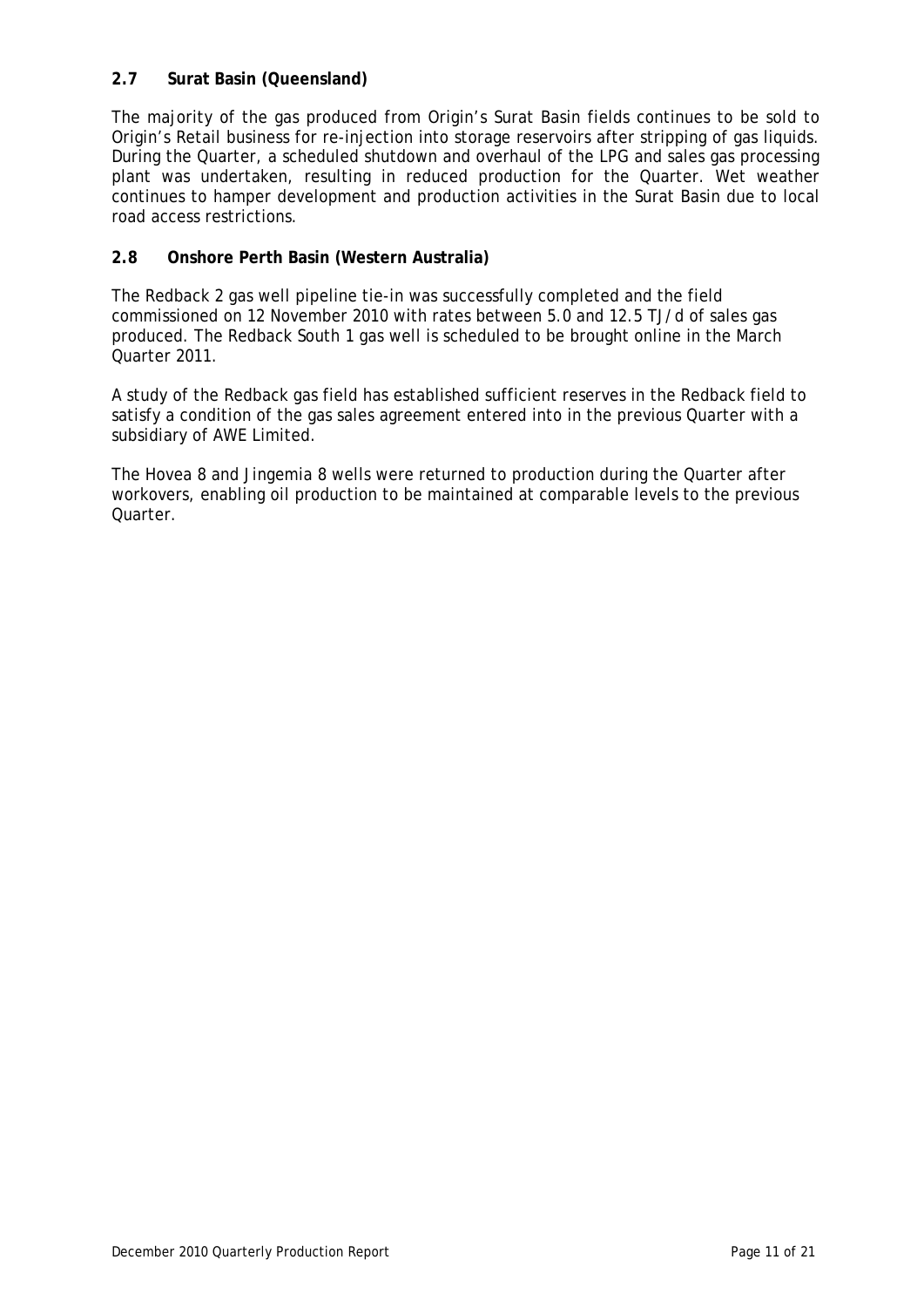#### **3. EXPLORATION**

#### **3.1 Coal Seam Gas (Interests held through Australia Pacific LNG)**

#### **3.1.1** *Surat Basin CSG (Walloons)*

Adverse weather conditions have again significantly impacted Australia Pacific LNG's exploration and appraisal programme during the Quarter, increasing in severity towards the end of the year. Drilling in December 2010 essentially ceased due to extensive rain and flooding across all of the operated and non-operated assets.

However, seven exploration/appraisal wells were drilled in Australia Pacific LNG's operated Walloons permits continuing the process of maturing reserves across the Walloons assets. The programme consisted of four production/DST wells and three core wells.

In addition to the drilling, Australia Pacific LNG's pilot production testing programme continued throughout the Quarter within several of the operated Walloons permits.

In October 2010 fracture stimulation activities were suspended by Australia Pacific LNG upon the detection of BTEX compounds in a limited number of previously fracture stimulated wells. Following investigation by Australia Pacific LNG, DERM has endorsed the resumption of fracture stimulation operations when operationally practical in 2011.

In Australia Pacific LNG's non-operated Walloons ATP 648P permit area, 12 pilot wells were drilled.

The Phoenix 2D seismic survey was commenced with approximately 94% of the planned programme completed before being curtailed due to rain. Completion is expected late in the March Quarter 2011.

The Dalwogan 3D seismic survey is now planned for acquisition in the June Quarter 2011.

#### **3.1.2** *Bowen Basin CSG*

During the Quarter, two core wells, Spring Gully 123 and Membrance 2, were drilled in the APLNG's operated permits, PL 204 and PL 219, respectively.

In APLNG's non-operated Comet Ridge permits, three exploration/appraisal core holes and four production pilot wells were drilled.

#### **3.1.3** *Denison Trough CSG*

No significant activity during Quarter.

#### **3.1.4** *Galilee Basin CSG*

Desorption and coal analysis work continued on cores obtained during previous drilling activity.

#### **3.2 CSG – Interests held directly by Origin (ATP 788P) – Ironbark**

Five pilot wells were drilled during the Quarter as part of the pre-development, multi-well pilot programme. Two further multi-well pilots and a single-well pilot are due to be drilled in the first half of 2011.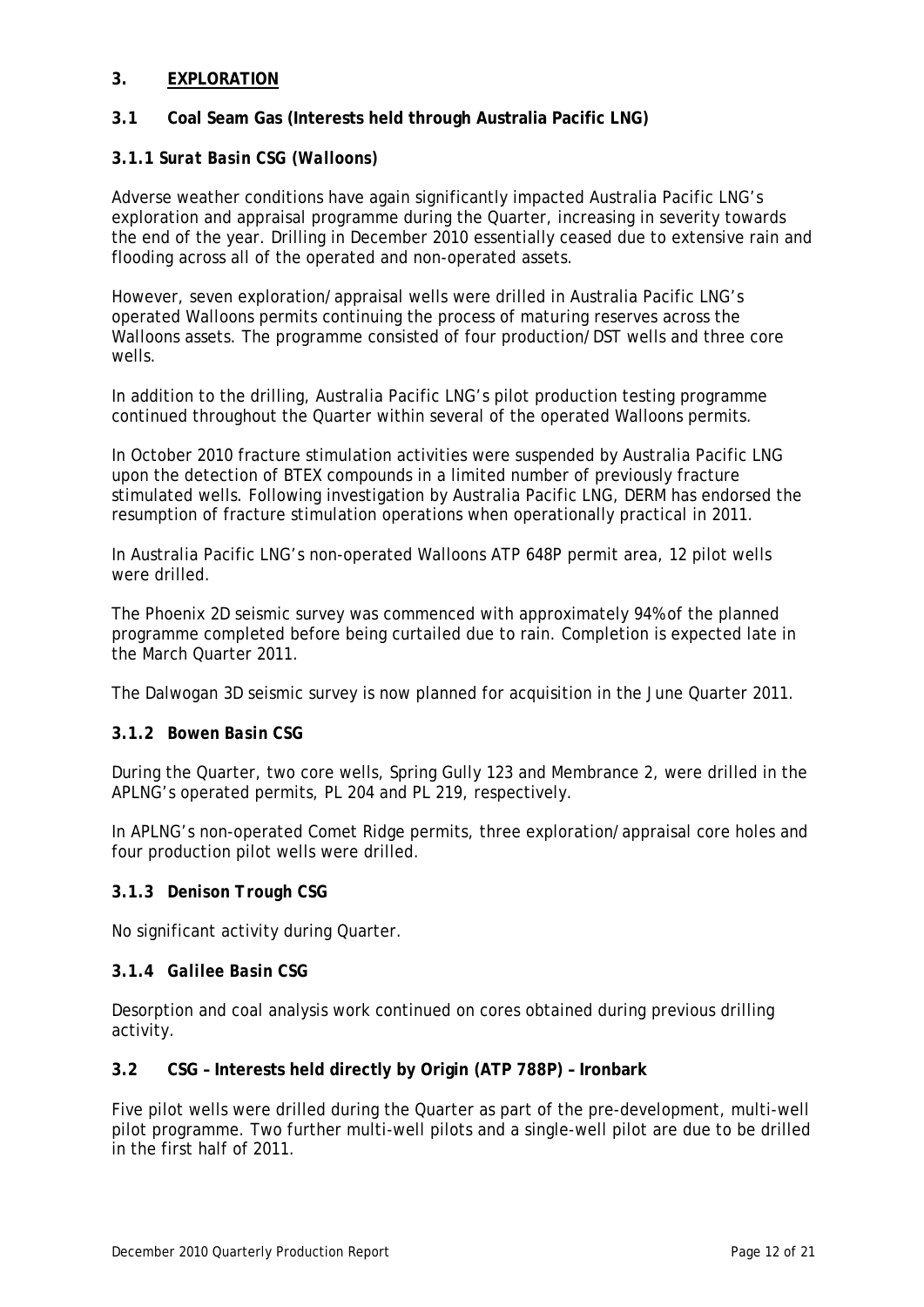# **3.3 Cooper/Eromanga Basin (South Australia/Queensland)**

No exploration drilling or exploration seismic activities were undertaken during the **Quarter** 

The 2010 SWQ seismic programme has been further delayed due to the rain and flooding.

#### **3.4 Offshore Otway Basin (Victoria/Tasmania)**

The Speculant Transition Zone 3D seismic survey was successfully acquired over the nearshore waters of Vic/RL2(V) and the adjacent onshore areas to define the limits of the Speculant lead.

Planning continued for the acquisition of two 3D seismic surveys within T/30P and VIC/P43 in the March 2011 Quarter . Reprocessing of the earlier Aragorn 3D seismic survey which lies within T/30P and T/34P will be undertaken in conjunction with the processing of the new survey data.

#### **3.5 Bass Basin (Tasmania)**

The Silvereye 1 gas exploration well in T/44P was drilled during the Quarter using the Kan Tan IV semi-submersible drilling rig. The well did not intersect any significant hydrocarbons and was plugged and abandoned.

Post-well analysis on Trefoil 2, Rockhopper 1 and Rockhopper 1/ST1 designed to establish the commercial significance of the field discoveries made in T/18P continued during the Quarter.

Planning continued for the acquisition and processing of a 3D seismic survey within T/18P which will be acquired using the same vessel as the Otway 3D surveys.

#### **3.6 Taranaki Basin (New Zealand)**

The seismic reprocessing project designed to evaluate near-field opportunities across the TAWN fields has been completed and interpretation has commenced.

In PML 38146 (Kupe) review of the prospectivity of the permit continues.

#### **3.7 Surat Basin (Queensland)**

Technical and economic evaluations of exploration opportunities continued.

#### **3.8 Onshore Perth Basin (Western Australia)**

Cased hole testing of Wolf 1, drilled in the previous Quarter to investigate the extent of the Redback South 1 gas accumulation, is expected to occur later in 2011.

A review of the unconventional gas resource potential of the Perth Basin is in progress.

#### **3.9 Bonaparte Basin, Western Australia/Northern Territory**

No significant activity to report.

#### **3.10 Offshore Northland Basin (New Zealand)**

Two wells, Korimako-1 and Tarapunga-1, were drilled in PEP 38619 using the Kan Tan IV semi-submersible drilling rig. Both wells were plugged and abandoned without encountering any significant hydrocarbon shows.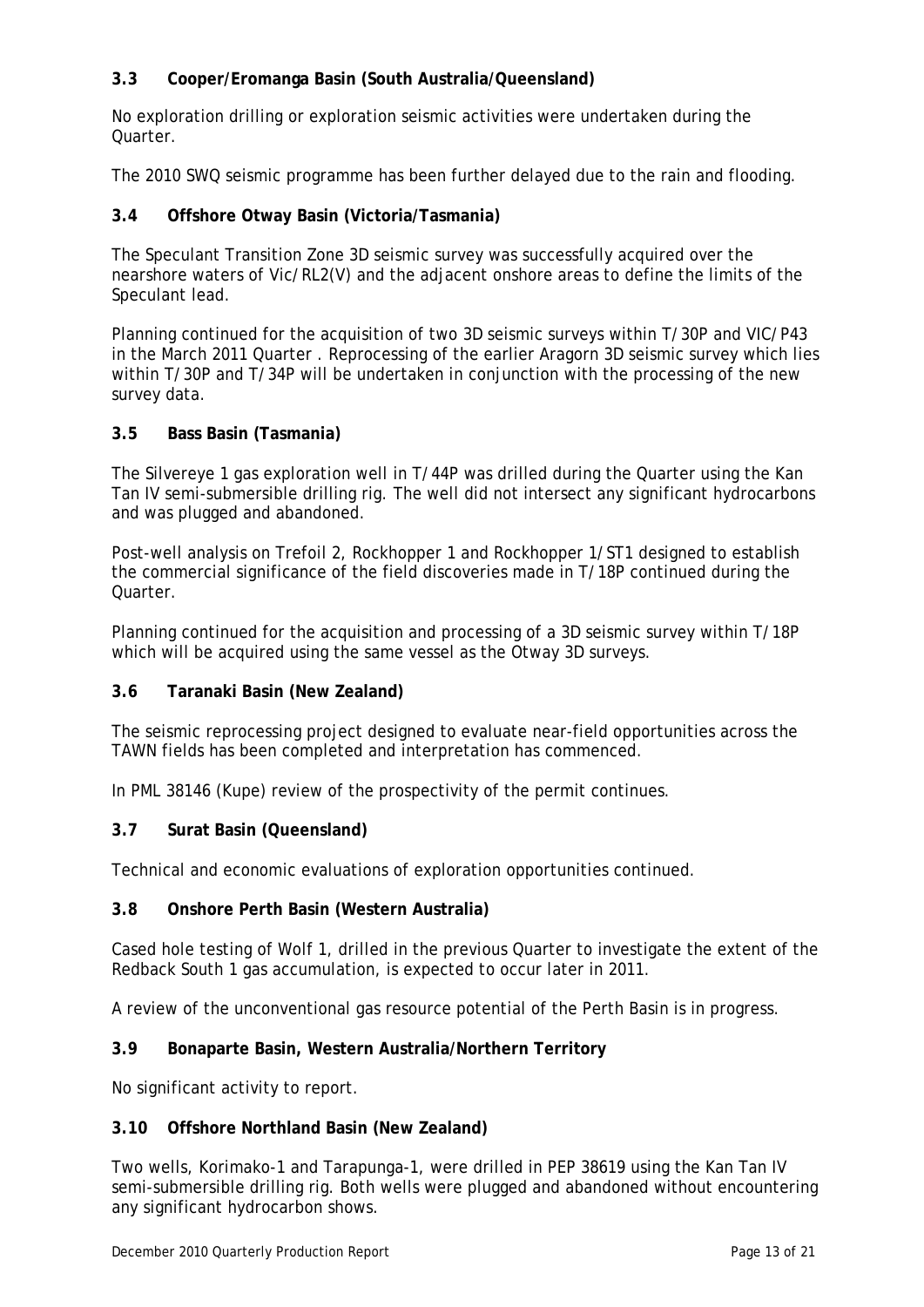### **3.11 Offshore Canterbury Basin (New Zealand)**

The Operator, Anadarko, continued to review seismic data over the Carrack-Caravel prospect trend to define the optimal location for an exploration well in PEP 38262.

Anadarko also commenced preparations for a 2D seismic survey in PEP 38264 scheduled for the March Quarter 2011.

#### **3.12 Offshore Lamu Basin (Kenya)**

Interpretation of the Mbawa 3D marine survey is progressing. PSDM processing of the data set continues and is expected to be completed during the March Quarter 2011 ahead of a decision to drill.

#### **3.13 Block 121 - Song Hong Basin (Vietnam)**

Acquisition of a 3D seismic survey of approximately 1,100 sq km was completed in the Quarter and the acquired data are now undergoing processing in Vietnam.

#### **3.14 Vinh Chau Graben (Vietnam)**

Post-drilling reviews following the 31-THX-1X (Tom Hum Xanh) well are ongoing with planning for a commitment well now being undertaken.

#### **3.15 Khorat Basin (Thailand and Lao PDR)**

Final well site construction and planning is in progress for the drilling of two wells in Block L15/50 (Thailand). The first of these two wells, to be drilled under a farm-in agreement with Salamander Energy, will be spudded in the March Quarter 2011.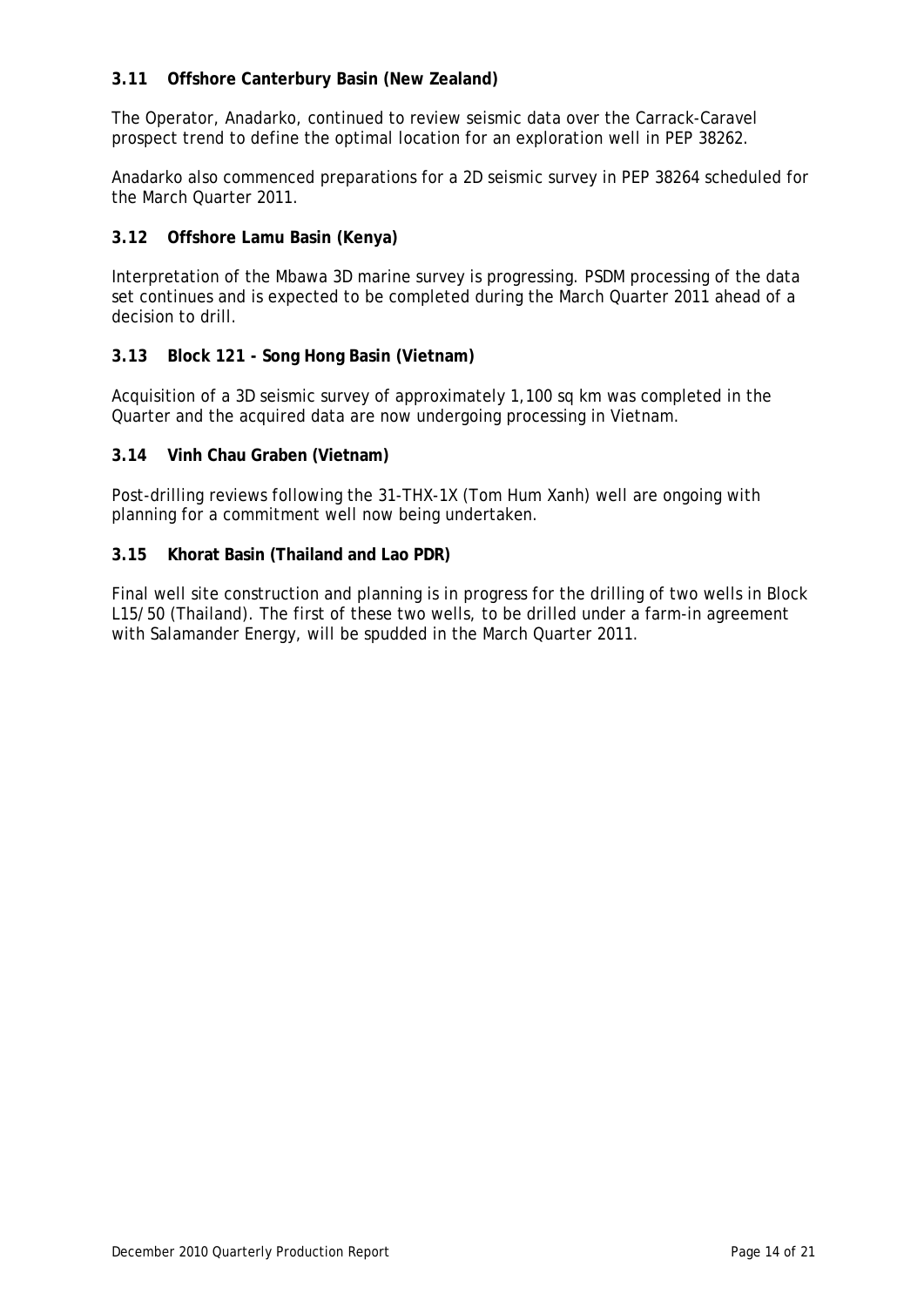# **4. DRILLING ACTIVITY**

# **4.1 Exploration/Appraisal**

The tables below summarises the exploration and appraisal drilling undertaken during the Quarter:

| <b>Exploration/Appraisal</b> | Basin/Area                      | Target                  | Origin     | <b>Well Status</b> |
|------------------------------|---------------------------------|-------------------------|------------|--------------------|
| Wells                        |                                 |                         | effective  |                    |
|                              |                                 |                         | Interest % |                    |
| Korimako-1                   | <b>Offshore Northlands - NZ</b> | Gas                     | 100.00     | <b>P&amp;A</b>     |
| Tarapunga-1                  | Offshore Northlands - NZ        | Gas                     | 100.00     | <b>P&amp;A</b>     |
| Silvereye-1                  | Bass Basin - Tas                | Gas                     | 50.00      | <b>P&amp;A</b>     |
| Duke 20                      | Surat Basin - Qld               | CSG                     | 100.00     | Pilot              |
| Duke 21                      | Surat Basin - Qld               | <b>CSG</b>              | 100.00     | Pilot              |
| Duke 23                      | Surat Basin - Old               | $\overline{\text{CSG}}$ | 100.00     | Pilot              |
| Duke 22                      | Surat Basin - Qld               | $\overline{\text{CSG}}$ | 100.00     | Pilot              |
| Duke 19                      | Surat Basin - Qld               | $\overline{\text{CSG}}$ | 100.00     | Pilot              |
| Woleebee North 1             | Surat Basin - Qld               | $\overline{\text{CSG}}$ | 50.00      | Core               |
| Sandpit 1                    | Surat Basin - Qld               | $\overline{\text{CSG}}$ | 46.36      | Core               |
| Wygi Creek 2                 | Surat Basin - Qld               | $\overline{\text{CSG}}$ | 50.00      | <b>DST</b>         |
| Carinya South 1              | Surat Basin - Qld               | $\overline{\text{CSG}}$ | 50.00      | Core               |
| Wygi Creek 3                 | Surat Basin - Qld               | CSG                     | 50.00      | <b>DST</b>         |
| Horse Creek 16               | Surat Basin - Qld               | $\overline{\text{CSG}}$ | 46.36      | <b>DST</b>         |
| Dalwogan 17                  | Surat Basin - Qld               | $\overline{\text{CSG}}$ | 50.00      | <b>DST</b>         |
| Broadwater 7                 | Surat Basin - Qld               | CSG                     | 15.625     | Pilot              |
| Jen 13                       | Surat Basin - Qld               | $\overline{\text{CSG}}$ | 15.625     | Pilot              |
| Jen $\overline{8}$           | Surat Basin - Old               | $\overline{\text{CSG}}$ | 15.625     | Pilot              |
| Jen 9                        | Surat Basin - Qld               | $\overline{\text{CSG}}$ | 15.625     | Pilot              |
| Clunie 10                    | Surat Basin - Qld               | <b>CSG</b>              | 15.625     | Pilot              |
| Jen $10$                     | Surat Basin - Qld               | $\overline{\text{CSG}}$ | 15.625     | Pilot              |
| Clunie 8                     | Surat Basin - Qld               | $\overline{\text{CSG}}$ | 15.625     | Pilot              |
| Jen 11                       | Surat Basin - Old               | <b>CSG</b>              | 15.625     | Pilot              |
| Clunie 7                     | Surat Basin - Qld               | CSG                     | 15.625     | Pilot              |
| Clunie 9                     | Surat Basin - Qld               | $\overline{\text{CSG}}$ | 15.625     | Pilot              |
| Barney 5                     | Surat Basin - Qld               | $\overline{\text{CSG}}$ | 15.625     | Pilot              |
| Poppy $3$                    | Surat Basin - Qld               | CSG                     | 15.625     | Pilot              |
| Spring Gully 123             | Bowen Basin - Qld               | $\overline{\text{CSG}}$ | 49.86      | Core               |
| Membrance 2                  | Bowen Basin - Qld               | $\overline{\text{CSG}}$ | 50.00      | Core               |
| Mount Kingsley 2             | Bowen Basin - Qld               | <b>CSG</b>              | 11.925     | Pilot              |
| Hilltop <sub>2</sub>         | Bowen Basin - Qld               | $\overline{\text{CSG}}$ | 11.925     | Core               |
| Springwater 7                | Bowen Basin - Qld               | $\overline{\text{CSG}}$ | 11.965     | Core               |
| Mount Kingsley 3             | Bowen Basin - Qld               | $\overline{\text{CSG}}$ | 11.925     | Pilot              |
| Springwater 7A               | Bowen Basin - Qld               | <b>CSG</b>              | 11.965     | $\overline{C}$ ore |
| Mount Kingsley 4             | Bowen Basin - Qld               | CSG                     | 11.925     | Pilot              |
| Mount Kingsley 5             | Bowen Basin - Qld               | $\overline{\text{CSG}}$ | 11.925     | Pilot              |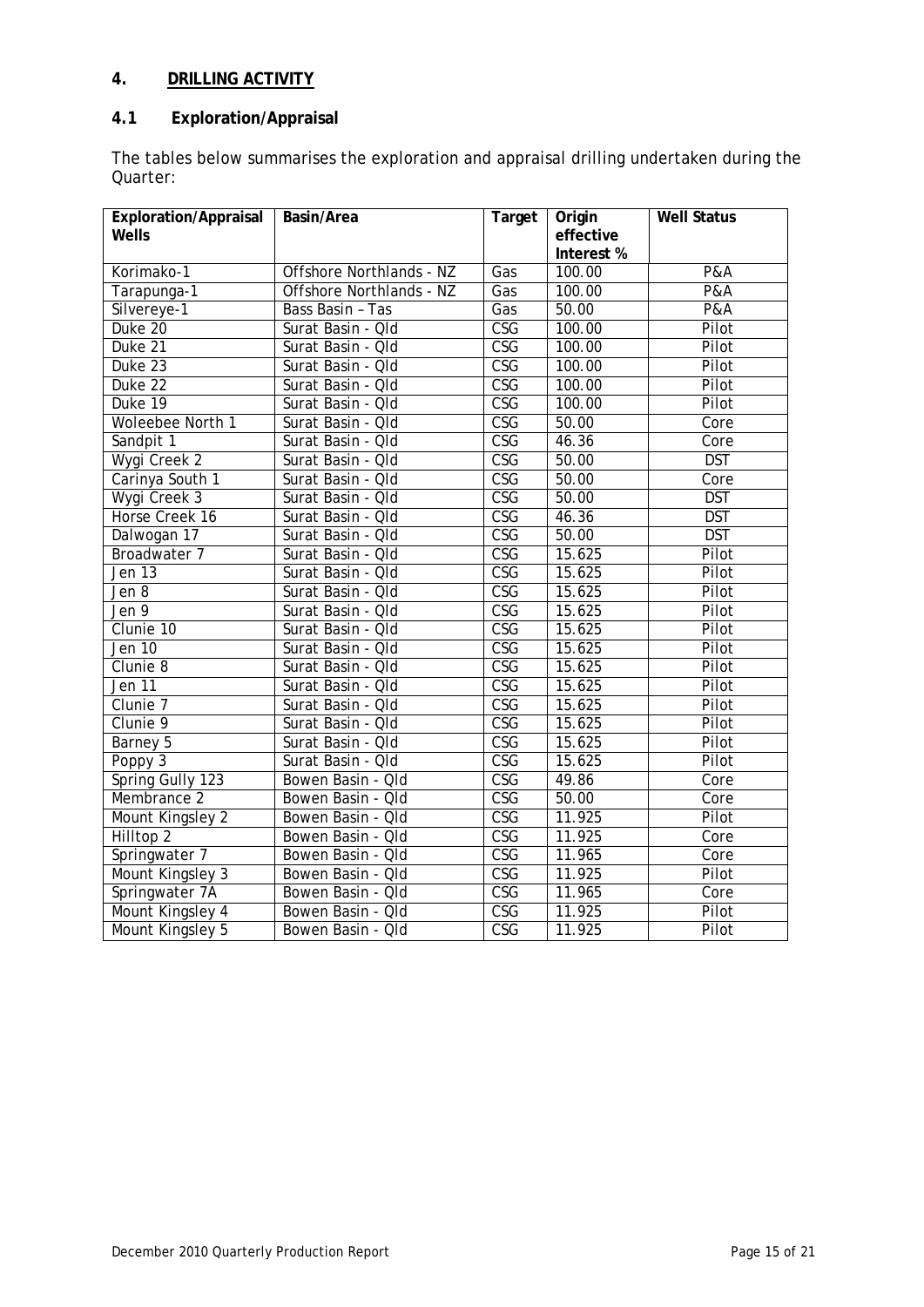#### **4.2 Development**

| Development Wells Basin/Area |                      | Target     | Origin     | <b>Well Status</b> |
|------------------------------|----------------------|------------|------------|--------------------|
|                              |                      |            | effective  |                    |
|                              |                      |            | Interest % |                    |
| Cook 15                      | Eromanga - Qld       | Oil        | 25.00      | C&S, Oil           |
| Cook 19                      | Eromanga - Qld       | Oil        | 25.00      | C&S, Oil           |
| Coonatie 14                  | Cooper/Eromanga - SA | Gas        | 10.536     | C&S, Gas           |
| Coonatie 15                  | Cooper/Eromanga - SA | Gas        | 10.536     | Spudded 28 Dec     |
| Coonatie 18                  | Cooper/Eromanga - SA | Gas        | 10.536     | C&S, Gas           |
| Strzelecki NE 1              | Cooper/Eromanga - SA | Gas        | 13.190     | C&S, Gas           |
| Tirrawarra 78                | Cooper/Eromanga - SA | Gas        | 13.190     | C&S, Gas           |
| Tirrawarra 79                | Cooper/Eromanga - SA | Gas        | 13.190     | C&S, Gas           |
| Talinga 119                  | Surat Basin - Qld    | CSG.       | 50.00      | C&S                |
| Talinga 118                  | Surat Basin - Qld    | CSG.       | 50.00      | C&S                |
| Talinga 117                  | Surat Basin - Qld    | CSG        | 50.00      | C&S                |
| Talinga 71                   | Surat Basin - Qld    | CSG        | 50.00      | C&S                |
| Fairview 504                 | Bowen Basin - Old    | CSG        | 11.965     | C&S                |
| Fairview 502                 | Bowen Basin - Old    | <b>CSG</b> | 11.965     | C&S                |
| Fairview 515                 | Bowen Basin - Old    | <b>CSG</b> | 11.965     | C&S                |
| Fairview 514                 | Bowen Basin - Old    | CSG        | 11.965     | <b>P&amp;A</b>     |

The tables below summarises the development drilling undertaken during the Quarter:

# **5. ACQUISTIONS/DIVESTMENTS**

During the Quarter:

- APLNG has lodged applications for two petroleum leases, one each in ATP 606P (numbered PLA 445 (Woleebee North)) and in ATP 692P (numbered PLA 444 (Sandpit)).
- Santos has lodged an application for a petroleum lease (PLA 440) in ATP 526P. It has also applied for three potential commercial areas (PCAs) in ATP 631P.
- QGC has lodged an application for a petroleum lease (PLA 442) in ATP 648P.
- Application has been made to the Lao authorities by the Savannahket Joint Venture to surrender the Savannahket PSC, Laos, following evaluation of earlier drilling results and the prospectivity of the permit .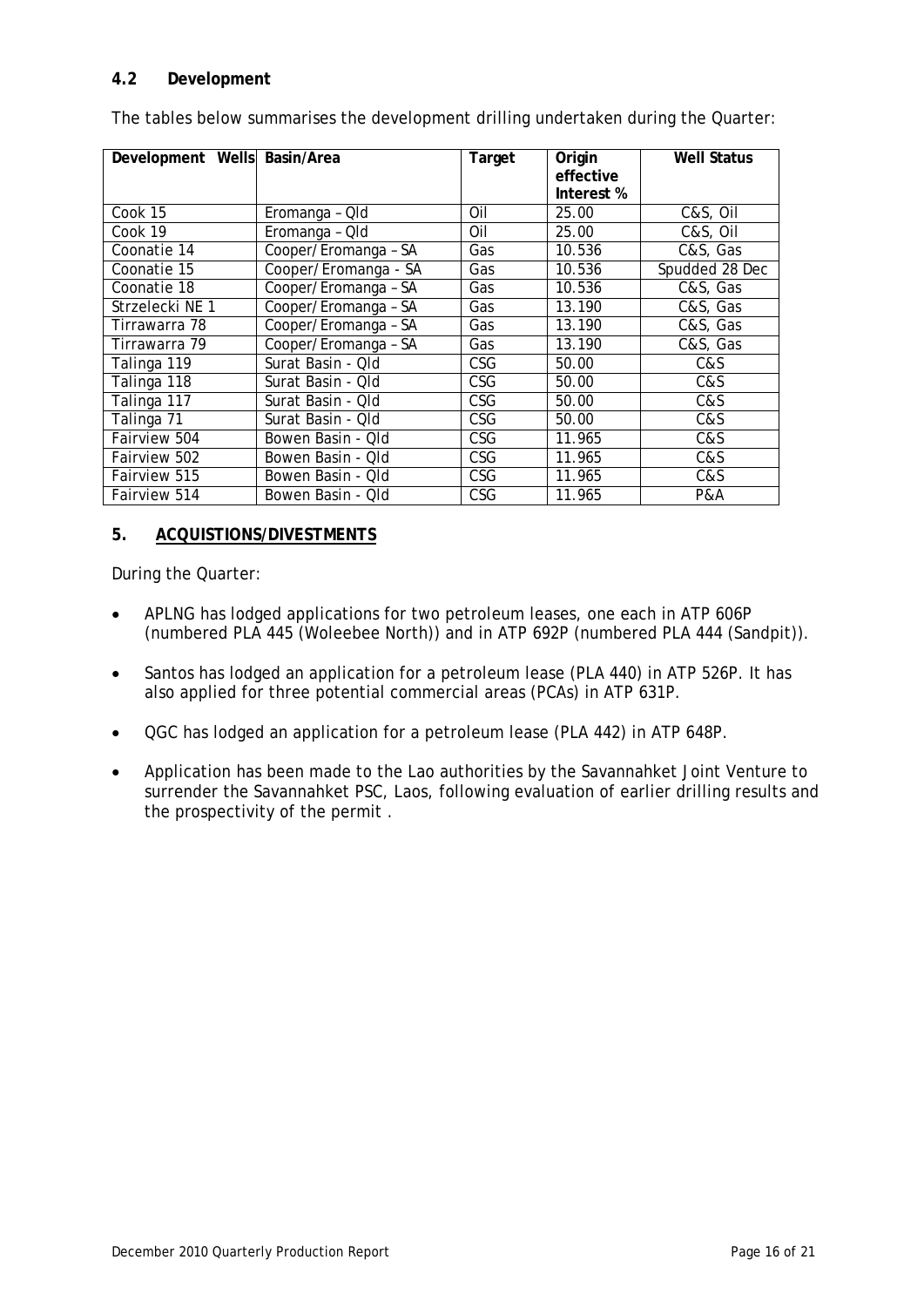#### **6. CAPITAL EXPENDITURE**

Total expenditure on exploration and evaluation activities and capital expenditure on development and production activities. Expenditure in the current financial year is preliminary and subject to audit review.

| Australian        |         |         |          |        | Dec     |         |            |
|-------------------|---------|---------|----------|--------|---------|---------|------------|
| <b>Operations</b> | A\$'000 | This    | Previous | %      | Quarter | YTD     | <b>YTD</b> |
|                   |         | Quarter | Quarter  | Change | 2009    | 2010/11 | 2009/10    |
| Exploration/      |         |         |          |        |         |         |            |
| Evaluation        |         | 51,949  | 17.751   | (193)  | 47.860  | 69.700  | 54,806     |
| Development/      |         |         |          |        |         |         |            |
| PP&E              |         | 30,863  | 41.427   | 26     | 52.840  | 72.290  | 78,303     |
|                   |         |         |          |        |         |         |            |
| Total             |         | 82,812  | 59,178   | (40)   | 100,700 | 141,990 | 133,109    |

ConocoPhillips is funding capital expenditure within the Australia Pacific LNG joint venture up to a cumulative total of A\$2.3 billion leading up to a final investment decision for the proposed LNG development. As such Origin has not incurred any capital expenditure in relation to APLNG.

| New Zealand                                |          |         |                 |        | Dec        |         |            |
|--------------------------------------------|----------|---------|-----------------|--------|------------|---------|------------|
| <b>Operations</b>                          | NZ\$'000 | This    | Previous        | %      | Quarter    | YTD     | <b>YTD</b> |
|                                            |          | Quarter | Quarter         | Change | 2009       | 2010/11 | 2009/10    |
| Exploration/<br>Evaluation<br>Development/ |          | 37,095  | 4,117           | (801)  | 609        | 41,212  | 609        |
| PP&E                                       |          | 4,935   | 4,188           | (18)   | 27,322     | 9,123   | 70,949     |
| Total                                      |          | 42,030  | 8,305           | (406)  | 27,931     | 50,335  | 71,558     |
| International                              |          |         |                 |        | <b>Dec</b> |         |            |
| Operations #                               | A\$'000  | This    | <b>Previous</b> | %      | Quarter    | YTD     | <b>YTD</b> |
|                                            |          | Quarter | Quarter         |        |            |         |            |
|                                            |          |         |                 | Change | 2009       | 2010/11 | 2009/10    |
| Exploration/<br>Evaluation<br>Development/ |          | 9,509   | 9,554           |        | 6,761      | 19,063  | 7,232      |
| PP&E                                       |          |         |                 |        |            |         |            |

# includes all expenditure incurred on permits outside Australia and New Zealand, including Origin's interests in Kenya and South East Asia. Note: E&D Expenditure excludes acquisitions.

|                            |         |         |                 |        | <b>Dec</b> |         |         |
|----------------------------|---------|---------|-----------------|--------|------------|---------|---------|
| <b>Total</b>               | A\$'000 | This    | <b>Previous</b> | %      | Quarter    | YTD     | YTD     |
|                            |         | Quarter | Quarter         | Change | 2009       | 2010/11 | 2009/10 |
| Exploration/<br>Evaluation |         | 89,993  | 30.567          | (194)  | 55,108     | 120.560 | 62,527  |
| Development/<br>PP&E       |         | 34,659  | 44.746          | 23     | 74.698     | 79.405  | 135,290 |
| Total                      |         | 124,652 | 75,313          | (66)   | 129,806    | 199,965 | 197,817 |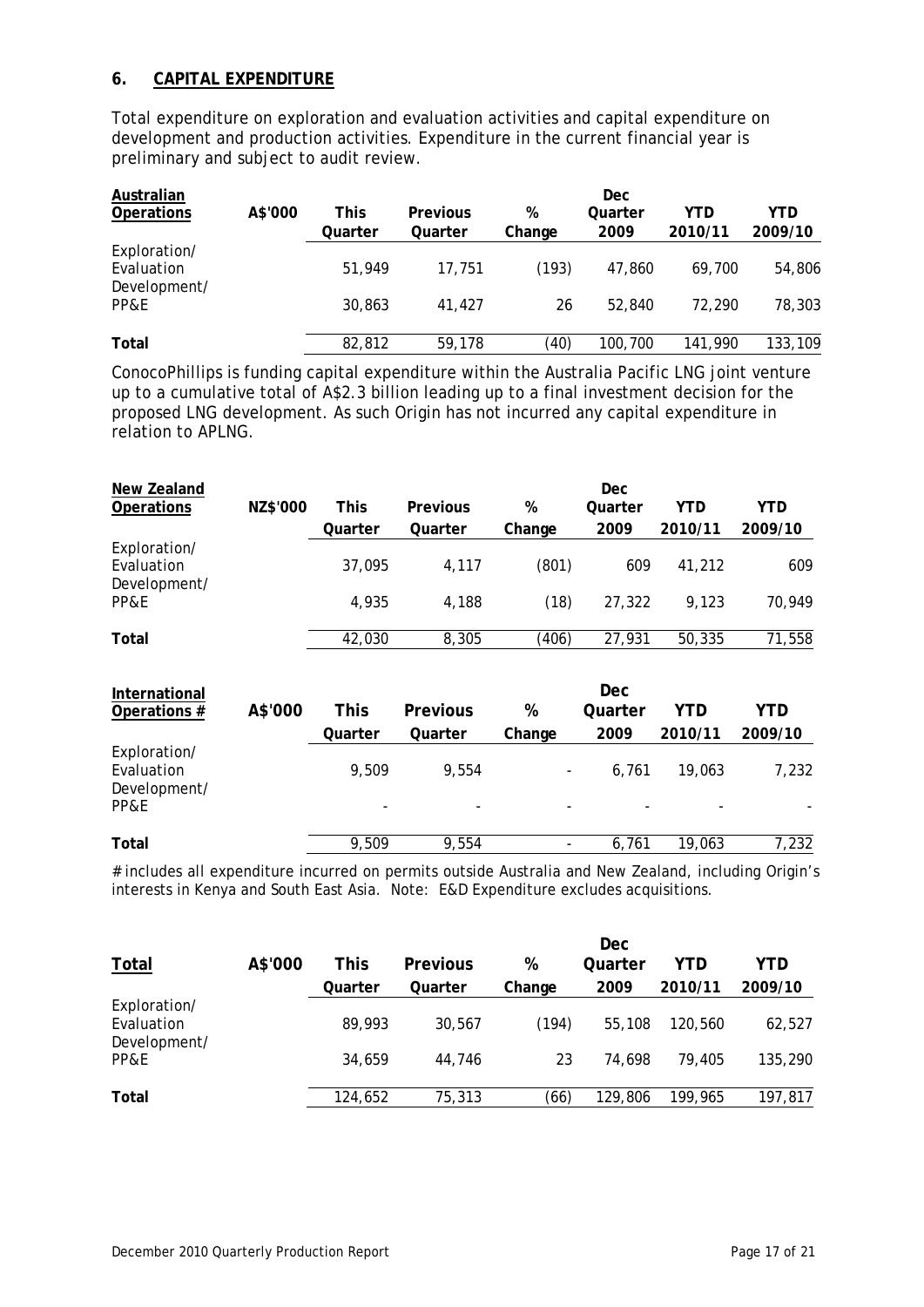#### o **Exploration and Evaluation Expenditure:**

- o Total exploration and evaluation expenditure on successful and unsuccessful exploration activities as reported above for the Half Year to 31 December 2010 amounted to \$121 million, compared with \$63 million in the Half Year to 31 December 2009.
- o A significant portion of this expenditure was associated with an expanded offshore and international drilling campaign. Since July 2010, Origin participated in the drilling or testing of 5 exploration wells as part of this campaign, including; final testing of the Bang Nouan 1 well in Laos; drilling of the 31-THX-1X well in offshore Vietnam; drilling of the Korimako 1 and Tarapunga 1 wells in New Zealand waters and the drilling of the Silvereye 1 well in the Bass Basin Australia. None of these wells are assessed to have encountered commercial hydrocarbons. It is therefore expected that the majority of expenditure associated with this exploration program will be expensed in Origin's accounts for the Half Year to 31 December 2010, compared with an expense of \$22 million in the Half Year to 31 December 2009.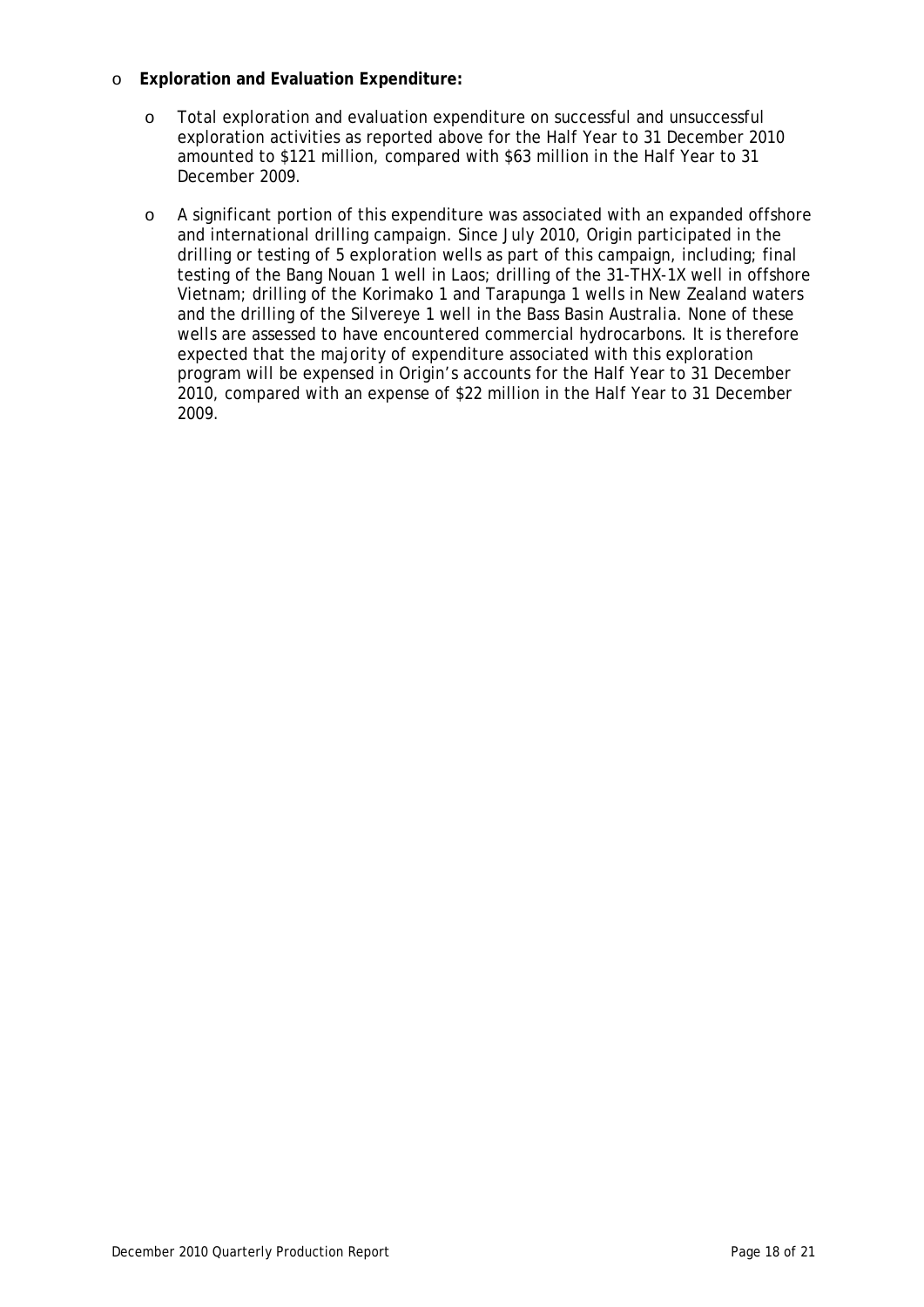# **7. ORIGIN'S INTERESTS**

# **7.1 Origin held interests in the following permits during the Quarter:**

| <b>Basin/Project Area</b>  | Permits (Origin current beneficial interest)<br>(* Denotes Operatorship)                                                                                                                                                                                             |
|----------------------------|----------------------------------------------------------------------------------------------------------------------------------------------------------------------------------------------------------------------------------------------------------------------|
| Australia                  |                                                                                                                                                                                                                                                                      |
| Surat Basin (QId)          | PL 14 (100%*); PLs 56 and 74 (69%*);                                                                                                                                                                                                                                 |
|                            | PL 30 (75%*); PLs 21, 22, 27 and 64 (87.5%*);                                                                                                                                                                                                                        |
|                            | PLs 53, 174 and 227 (100%*); ATP 470P Redcap (90%*); ATP 470P                                                                                                                                                                                                        |
|                            | Formosa Downs (42.7192%*); PL 71 (Production) (90%*); PL 71<br>(Exploration) (72%*); PL 70 (100%*) and PL 264 (90%*);                                                                                                                                                |
|                            | ATP 471P Weribone Pooling Area (50.64%*); ATP 336P and PLs 10W,<br>11W, 12W, 28, 69 and 89 (46.25%); PL 11W Snake Creek East 1<br>Exclusion Zone (25%); ATP 647P (Block 2656 only) (50%*); ATP 754P<br>(50%*); ATP788P Deeps (25%*); and ATP471P Bainbilla (24.748%) |
| CSG (QId)                  | ATP788P Shallows (100%*)                                                                                                                                                                                                                                             |
| Onshore Otway Basin        |                                                                                                                                                                                                                                                                      |
| - Victoria                 | PPLs 6 and 9 and PRL 1 (90%*); PPLs 4, 5, 7, 10 and 12 (100%*); PPL 2<br>(Ex. lona) (100%*); PPL 8 (100%*)                                                                                                                                                           |
| Offshore Otway Basin       |                                                                                                                                                                                                                                                                      |
| - Victoria                 | VIC/L23 and VIC/P43 (67.23%*); VIC/RL2(V) (100%*)                                                                                                                                                                                                                    |
| - Tasmania                 | T/L2, T/L3 and T/30P (67.23%*); T/34P (82.3%*)                                                                                                                                                                                                                       |
| Bass Basin (Tasmania)      | T/L1 and T/RL1 (42.5%*); T/18P (39.0%*); and T/44P (60%*)                                                                                                                                                                                                            |
| Onshore Perth Basin (WA)   | EP 320 and L11 (67%*); L14 (49.189%*); and L1/L2 (excluding Dongara,<br>Mondarra and Yardarino) (50%)                                                                                                                                                                |
| Offshore Bonaparte (WA/NT) | NT/RL1 and WA6R (5%)                                                                                                                                                                                                                                                 |
| Cooper Basin               |                                                                                                                                                                                                                                                                      |
| - QId                      | SWQ Unit Subleases (16.7375%); Aquitaine A & B Blocks and associated<br>PLs (25%); Aquitaine C Block and associated PLs (27%); and Wareena<br>Block and associated PLs (10%)                                                                                         |
| - SA                       | SA Unit PPLs (13.19%); Patchawarra East Block PPLs (10.536%); Reg<br>Sprigg West Unit (PPLs 194 and 211) (7.902%)                                                                                                                                                    |
| <b>New Zealand</b>         |                                                                                                                                                                                                                                                                      |
| Taranaki Basin             | PMP 38151, PMP 38155, PML 38138, PML 38139, PML 38140 and PML<br>38141 (100%*) and PML 38140 (below base of Tikorangi Formation) and<br>PML 38141 (below base of Tikorangi Formation) (50%*).<br>PML 38146 (50%*) and PEP 38485 (33.33%)                             |
| Northlands Basin           | PEP 38619 (100%*)                                                                                                                                                                                                                                                    |
| Canterbury Basin           | PEP 38262 (subject to farm-in agreement with Anadarko) and PEP<br>38264 (50%)                                                                                                                                                                                        |
| Kenya                      |                                                                                                                                                                                                                                                                      |
| Lamu Basin                 | L8 (75%*)                                                                                                                                                                                                                                                            |
| Vietnam                    |                                                                                                                                                                                                                                                                      |
| Song Hong Basin            | Block 121 (100%*)                                                                                                                                                                                                                                                    |
| Vinh Chau Graben           | Block 31 (25%) and Block DBSCL-01 (25%) (subject to farm-in<br>agreement with Salamander)                                                                                                                                                                            |
| Thailand                   |                                                                                                                                                                                                                                                                      |
| Khorat Plateau             | L15/50 and L26/50 (40%) (subject to farm-in agreement with<br>Salamander)                                                                                                                                                                                            |
| Laos                       |                                                                                                                                                                                                                                                                      |
| Khorat Plateau             | Savannahket PSC (30%) (subject to farm-in agreement with<br>Salamander)                                                                                                                                                                                              |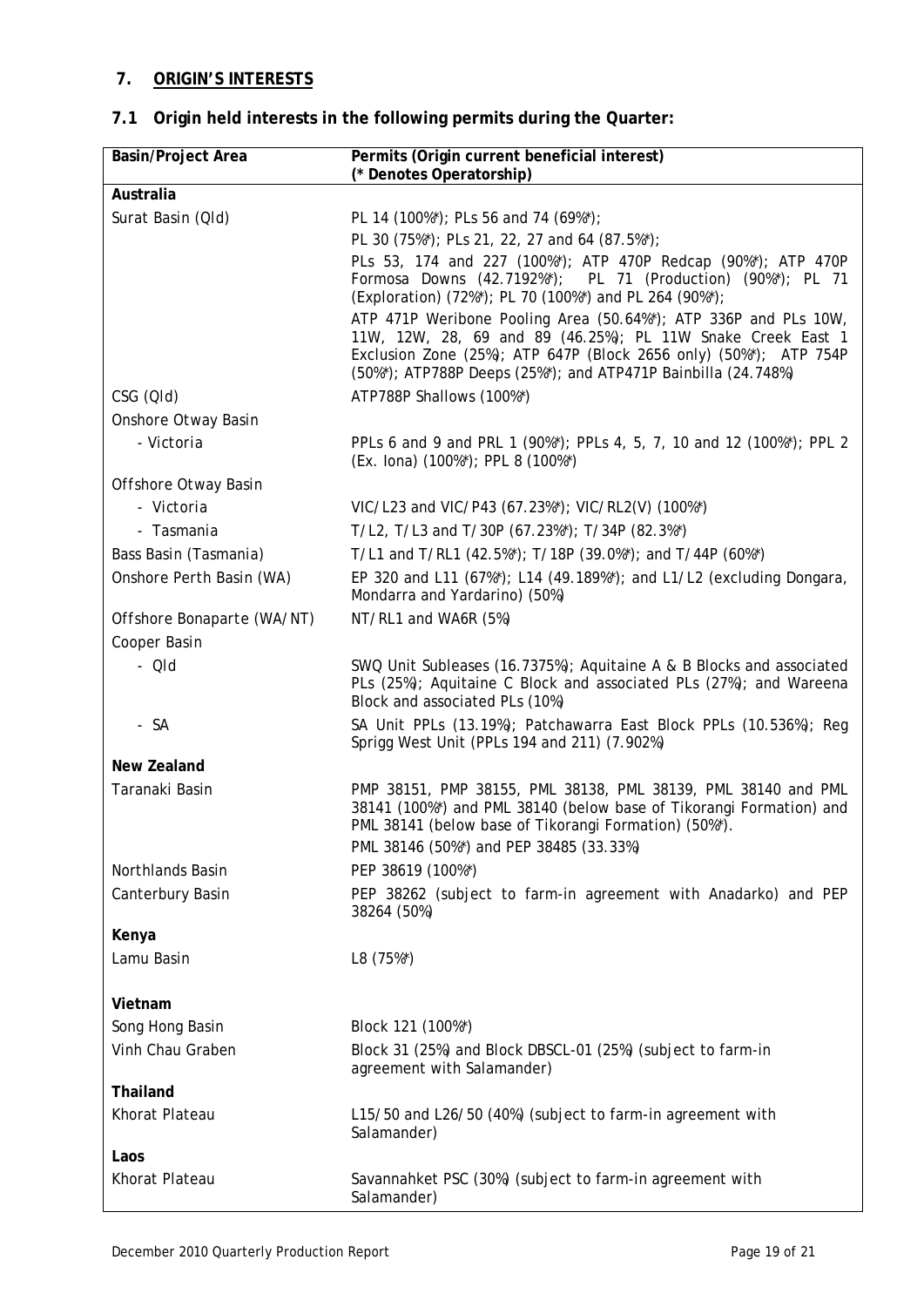# **7.2 Australia Pacific LNG held interests in the following permits during the Quarter:**

Australia Pacific LNG holds interests in the permits listed below. The interests denote Origin's effective interest in the permits – being 50% of the interest held by Australia Pacific LNG.

| Basin/Project Area                 | Permits (Origin current effective beneficial interest)<br>(* Denotes Operatorship)                                                                                                                    |
|------------------------------------|-------------------------------------------------------------------------------------------------------------------------------------------------------------------------------------------------------|
| Australia                          |                                                                                                                                                                                                       |
| Denison Trough (QId)               | PLs 41, 42, 43, 44, 45, 54, 67, 173, 183 and 218 (25%*); ATP 337P (25%);<br>ATP 337P Mahalo (15%); and ATP 553P (25%)                                                                                 |
| Galilee Basin (Qld)                | ATPs 666P, 667P and 668P (50%*)                                                                                                                                                                       |
| CSG (QId)                          |                                                                                                                                                                                                       |
| - Spring Gully                     | PLs 195 and 203 and ATP 592P (47.25%*); PL 204 (49.8625%*); and PL<br>200 (47.8552%*)                                                                                                                 |
| <i>- Fairview</i>                  | PLs 90, 91, 92, 99, 100, 232, 233, 234, 235 and 236 and ATP 526P<br>(11.965%)                                                                                                                         |
| - Peat                             | PL 101 (50%*)                                                                                                                                                                                         |
| - Argyle/Kenya/Lauren/<br>Bellevue | PLs 179, 180, 228 and 229 and ATP 620P Shallows (20.3125%); PL 247<br>and ATP610 Shallows (14.6875%); and ATP 648P Shallows (15.625%)                                                                 |
| - Talinga/Orana                    | PLs 209, 215 and 226 and ATP 692P (50%*)                                                                                                                                                              |
| - Other (Bowen Basin)              | PLs 219 and 220 (50%*); ATPs 653P and 745P (11.925%); and ATP 804P<br>(14.6491%)                                                                                                                      |
| - Other (Surat Basin)              | ATP 606P (46.3581%*); ATP 631P (9.04825%); ATP 663P (50%*); ATP 702P<br>(50%*); ATP 972P (46.3581%*) and ATP 973P (50%*) (ATP 847P has been<br>split into ATPs 972P and 973P, subject to EA approval) |

#### **8. CONVERSION FACTORS AND ABBREVIATIONS**

#### **8.1 Conversion Factors**

| Crude oil  |        | $0.00583$ PJ/kbbls |
|------------|--------|--------------------|
| Condensate |        | $0.00541$ PJ/kbbls |
| LPG.       | 0.0493 | PJ/ktonnes         |
| Ethane     | 0.0517 | PJ/ktonnes         |